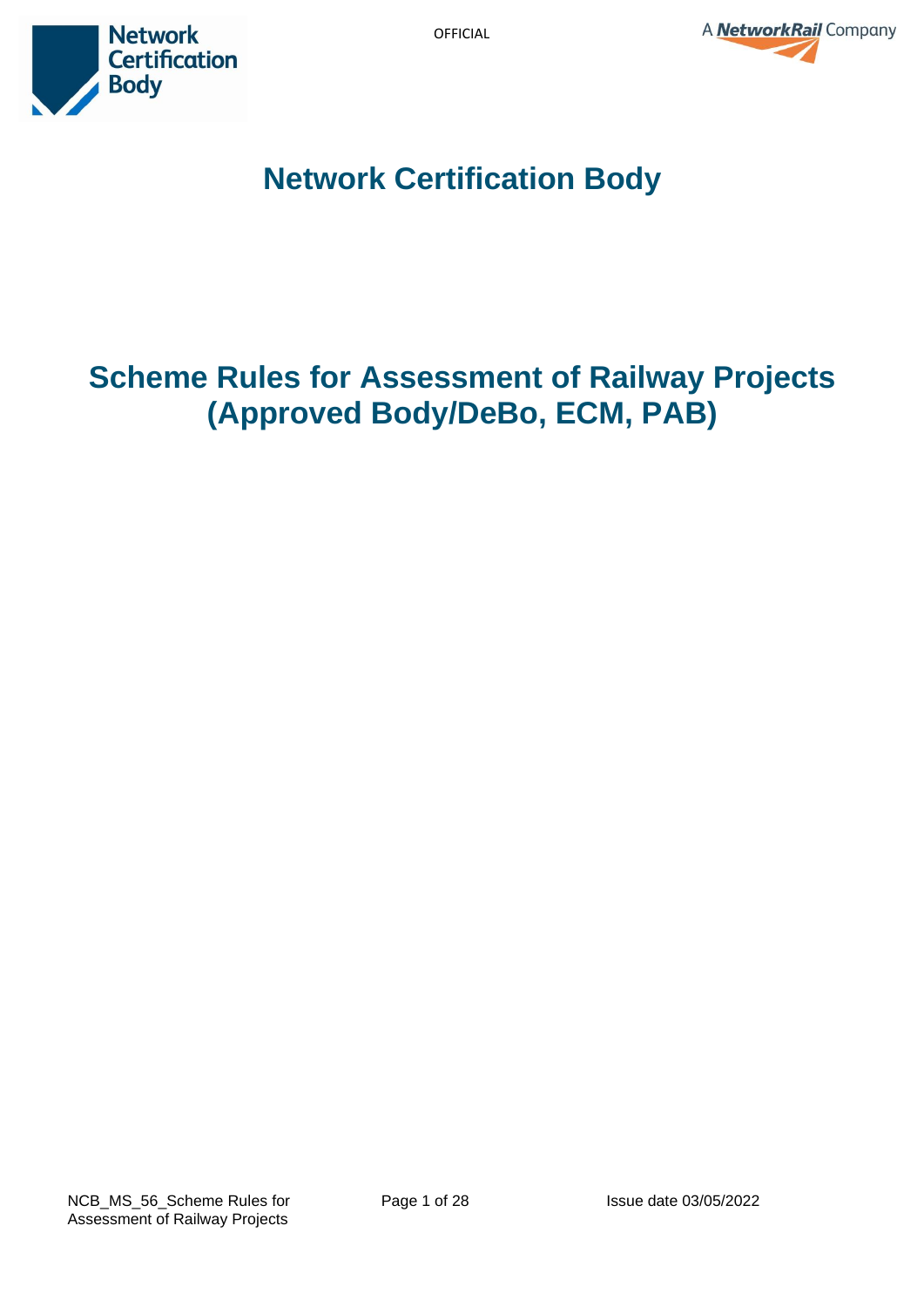



# **Introduction and Purpose of Document**

This document describes the general scheme rules for the customer and for NCB to follow to allow compliance by both parties with the relevant processes mandated by the applicable regulations, legislation, standards, and in BS EN ISO 17065. These rules will be enforced through contract, as required under BS EN ISO 17065.

This document sets out a minimum framework as NCB adopts a flexible approach to customer requirements and is able to agree a scope of certification appropriate to customer needs, provided that the rules specified by this document are adhered to.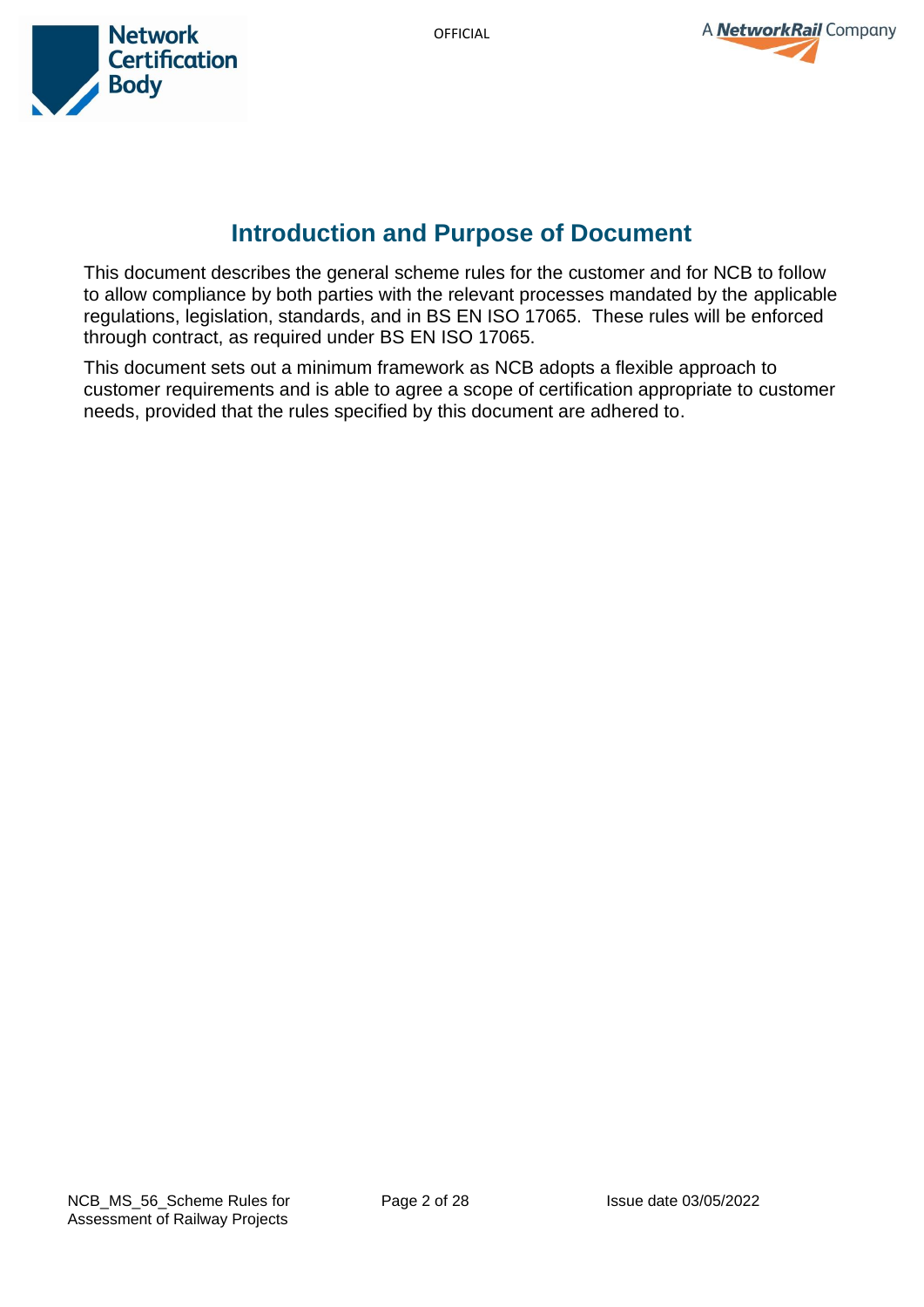



# **Contents**

| 1              |      |                                                                         |  |  |  |  |
|----------------|------|-------------------------------------------------------------------------|--|--|--|--|
|                | 1.1  | National Legislation, Accreditation and Certification Standards  5      |  |  |  |  |
|                | 1.2  |                                                                         |  |  |  |  |
|                | 1.3  |                                                                         |  |  |  |  |
|                | 1.4  | Assessment Modules for Interoperability Constituents (Approved Body)  6 |  |  |  |  |
|                | 1.5  |                                                                         |  |  |  |  |
| 2              |      |                                                                         |  |  |  |  |
| 3              |      |                                                                         |  |  |  |  |
|                | 3.1  |                                                                         |  |  |  |  |
|                | 3.2  |                                                                         |  |  |  |  |
|                | 3.3  |                                                                         |  |  |  |  |
|                | 3.4  |                                                                         |  |  |  |  |
|                | 3.5  |                                                                         |  |  |  |  |
|                | 3.6  |                                                                         |  |  |  |  |
| $\overline{4}$ |      |                                                                         |  |  |  |  |
|                | 4.1  |                                                                         |  |  |  |  |
|                | 4.2  |                                                                         |  |  |  |  |
|                | 4.3  |                                                                         |  |  |  |  |
| 5              |      |                                                                         |  |  |  |  |
|                | 5.1  |                                                                         |  |  |  |  |
|                | 5.2  |                                                                         |  |  |  |  |
|                | 5.3  |                                                                         |  |  |  |  |
|                | 5.4  |                                                                         |  |  |  |  |
|                | 5.5  |                                                                         |  |  |  |  |
|                | 5.6  |                                                                         |  |  |  |  |
|                | 5.7  |                                                                         |  |  |  |  |
|                | 5.8  |                                                                         |  |  |  |  |
|                | 5.9  |                                                                         |  |  |  |  |
|                | 5.10 |                                                                         |  |  |  |  |
|                | 5.11 |                                                                         |  |  |  |  |
|                | 5.12 |                                                                         |  |  |  |  |
| 6              |      |                                                                         |  |  |  |  |

Issue date 03/05/2022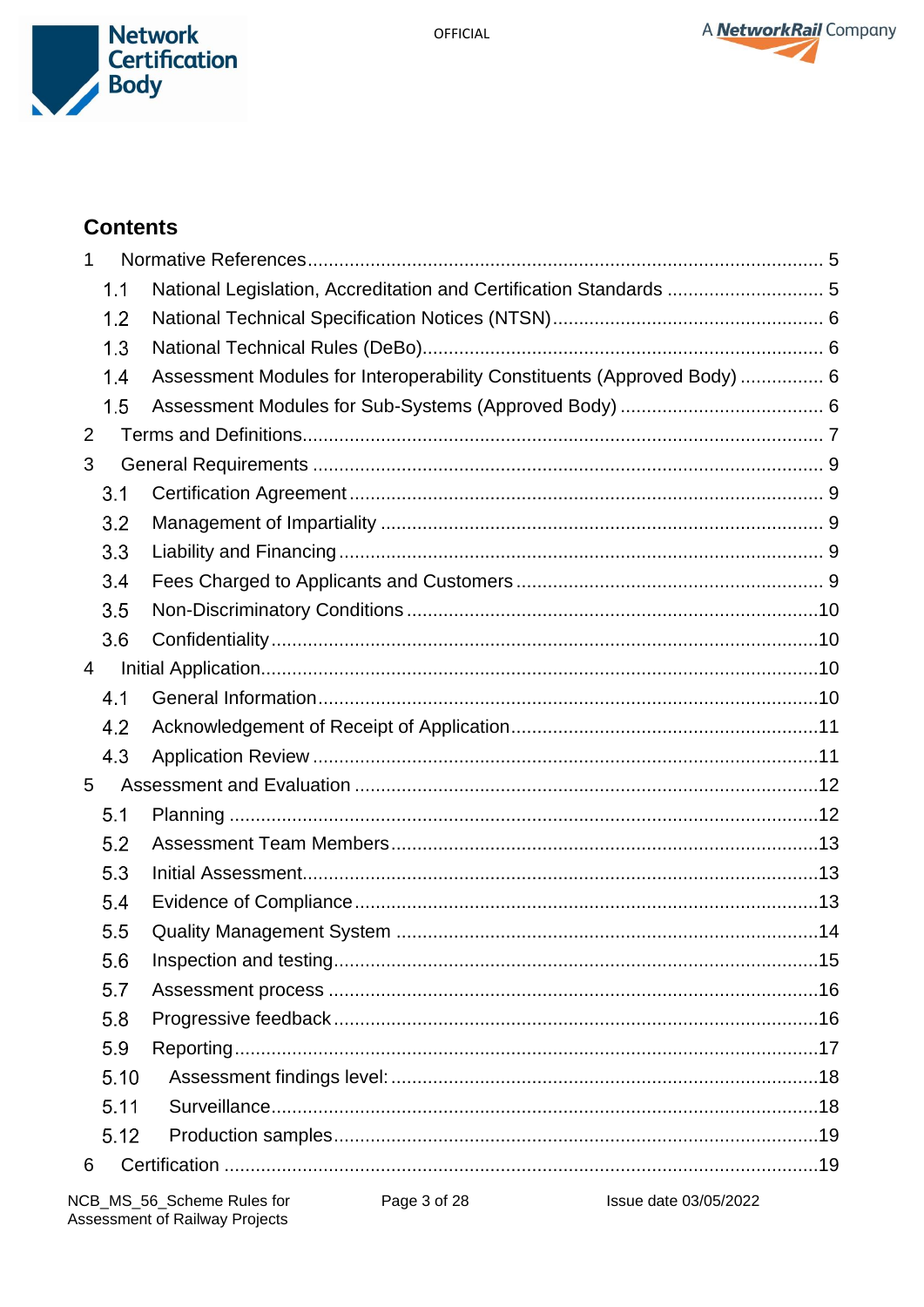



|                | 6.1    |  |                                                                      |  |  |
|----------------|--------|--|----------------------------------------------------------------------|--|--|
|                | 6.2    |  |                                                                      |  |  |
|                | 6.3    |  |                                                                      |  |  |
|                | 6.3.1  |  |                                                                      |  |  |
|                | 6.3.2  |  |                                                                      |  |  |
|                | 6.4    |  |                                                                      |  |  |
|                | 6.5    |  |                                                                      |  |  |
|                | 6.6    |  |                                                                      |  |  |
|                | 6.6.1  |  |                                                                      |  |  |
| $\overline{7}$ |        |  |                                                                      |  |  |
|                | 7.1    |  |                                                                      |  |  |
| 8              |        |  |                                                                      |  |  |
|                | 8.1    |  |                                                                      |  |  |
|                | 8.2    |  |                                                                      |  |  |
|                | 8.3    |  |                                                                      |  |  |
| 9              |        |  |                                                                      |  |  |
|                | 9.1    |  |                                                                      |  |  |
|                | 9.2    |  |                                                                      |  |  |
| 10             |        |  | Termination, Reduction, Suspension or Withdrawal of Certification 25 |  |  |
|                | 10.1   |  |                                                                      |  |  |
|                | 10.2   |  |                                                                      |  |  |
|                | 10.3   |  |                                                                      |  |  |
|                | 10.4   |  |                                                                      |  |  |
|                | 10.5   |  |                                                                      |  |  |
|                | 10.5.1 |  |                                                                      |  |  |
|                | 10.5.2 |  |                                                                      |  |  |
|                | 10.5.3 |  |                                                                      |  |  |
|                | 10.5.4 |  |                                                                      |  |  |
|                | 10.6   |  |                                                                      |  |  |
|                | 10.7   |  |                                                                      |  |  |
|                | 10.8   |  |                                                                      |  |  |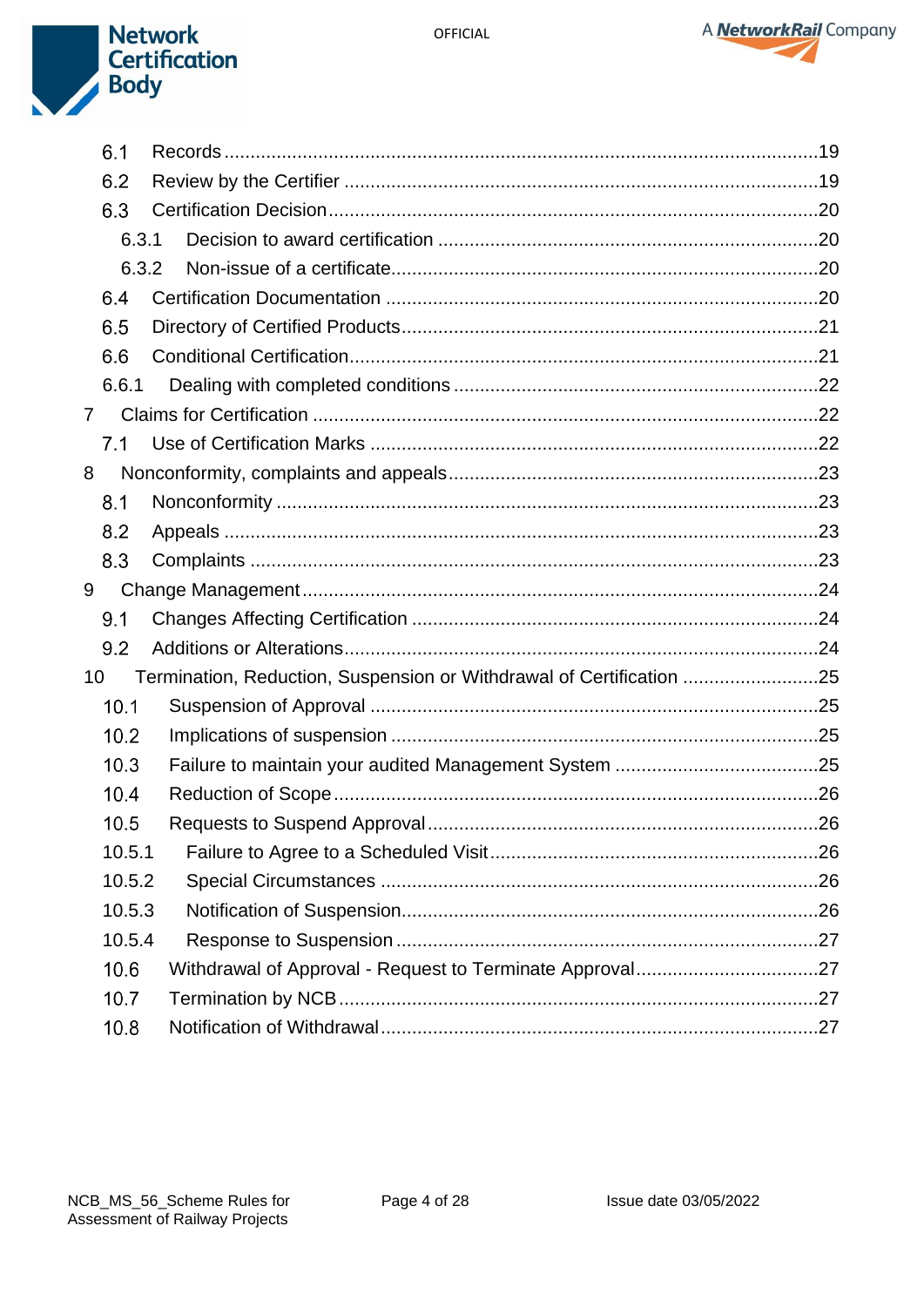



# <span id="page-4-0"></span>**1 Normative References**

#### <span id="page-4-1"></span> $1.1$ **National Legislation, Accreditation and Certification Standards**

- RIS-1702-PLT Rail Industry Standard for the Design of On-Track Machines in Working and Travelling Modes
- RIS-1530-PLT Rail Industry Standard for Technical Requirements for On-Track Plant and Their Associated Equipment and Trolleys
- RIS-1710-PLT Engineering Certification of Railborne Plant and the Assessment of Non - Railborne Plant
- Statutory Instrument No. 599 The Railways and Other Guided Transport Systems (Safety) Regulations 2006 (as amended) (ROGS)
- Statutory Instrument No. 3155 The Accreditation Regulations 2009
- Commission Regulation (EU) No 402/2013 of 30 April 2013 on the common safety method for risk evaluation and assessment, as invoked and amended by ROGS
- Statutory Instrument No. 3066 The Railways (Interoperability) Regulations 2011 (as amended)
- National technical specification notice on Modules for the procedures for assessment of conformity or suitability for use and UK verification
- ISO/IEC 17065 Conformity assessment requirements for bodies certifying products, processes and services
- ISO/IEC 17020 Conformity assessment Requirements for the operation of various types of bodies performing inspection
- ISO/IEC 17021 1 Conformity assessment -- Requirements for bodies providing audit and certification of management systems
- ISO/IEC 17025 General requirements for the competence of testing and calibration laboratories
- ISO 9001 Quality management systems Requirements
- ISO/IEC 17050-1 Conformity assessment -- Supplier's declaration of conformity -- Part 1: General requirements
- ISO/IEC 17050-2 Conformity assessment -- Supplier's declaration of conformity -- Part 2: Supporting documentation
- The National Accreditation Logo and Symbols: Conditions for use by UKAS and UKAS accredited organisations
- GEN-5-Accreditation-for-the-Purposes-of-Appointment-as-an-Approved-Body-underthe-UKCA-System
- IAF MD 1 IAF Mandatory Document for the Audit and Certification of a Management System Operated by a [Multi-Site Organization](https://www.iaf.nu/workstation/upFiles/MD1Issue2Jan2018Pub29012018.pdf)
- [IAF MD 4 IAF Mandatory Document for the Use of Information and Communication](https://www.iaf.nu/upFiles/IAF%20MD4%20Issue%202%2003072018.pdf)  [Technology \(ICT\) for Auditing/Assessment Purposes](https://www.iaf.nu/upFiles/IAF%20MD4%20Issue%202%2003072018.pdf)
- IAF MD 5 Determination of Audit Time of Quality, Environmental, and Occupational [Health & Safety Management Systems](https://www.iaf.nu/upFiles/IAF%20MD5%20Issue%204%20Version%202%2011112019.pdf)
- [IAF ID 3 Informative Document for Management of Extraordinary Events or](https://www.iaf.nu/upFiles/IAFID32011_Management_of_Extraordinary_Events_or_Circumstances.pdf)  [Circumstances Affecting ABs, CABs and Certified Organizations](https://www.iaf.nu/upFiles/IAFID32011_Management_of_Extraordinary_Events_or_Circumstances.pdf)
- IAF ID 12 Principles on Remote Assessment
- RID 2017– Regulations concerning the carriage of dangerous goods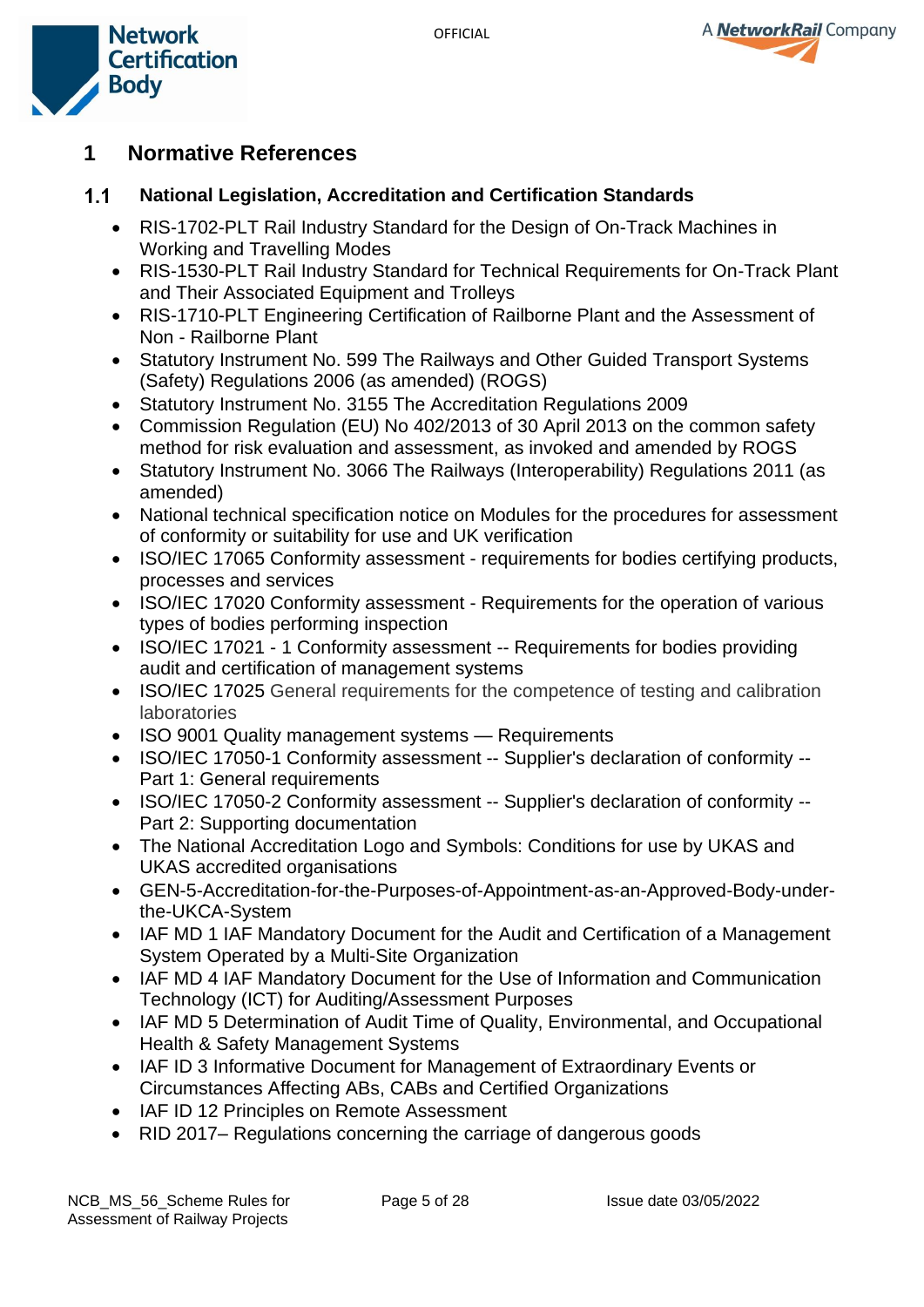



**Note:** All normative references considered as the latest editions (including amendments), unless otherwise specified in this document.

In the event of changes, these scheme rules will be reviewed and updated accordingly. Changes will be notified to scheme participants as outlined in section 9.

### **Referenced standards in NCB electronic records:**

All referenced standards in NCB electronic records imply the latest available issue. If an earlier issue is agreed with the customer, this is reported clearly in the related report and/or the issued certificate.

#### <span id="page-5-0"></span> $1.2$ **National Technical Specification Notices (NTSN)**

- Safety in Railway Tunnels (SRT)
- Control Command and Signalling (CCS)
- Operation and Traffic Management (OPE)
- Infrastructure (INF)
- Energy (ENE)
- Rolling Stock Locomotive and Passenger (LOC and PAS)
- Rolling Stock Noise (NOI)
- Rolling Stock Freight Wagons (WAG)
- Persons of Reduced Mobility (PRM)
- Telematics Applications for Passenger Services (TAP)
- Telematics Applications for Freight (TAF)
- Modules for the procedures for assessment of conformity or suitability for use and UK verification
- Assessment and further assessment of ICs

#### <span id="page-5-1"></span> $1.3$ **National Technical Rules (DeBo)**

The Department for Transport maintains a list of national technical rules. At the time of publication, these are listed [here](https://www.gov.uk/government/publications/rail-interoperability-project-specific-notified-national-technical-rules) and form the basis of the designated body assessment carried out by NCB.

#### <span id="page-5-2"></span> $1.4$ **Assessment Modules for Interoperability Constituents (Approved Body)**

- Module CB: UK-type examination
- Module CD: Conformity to type based on quality management system of the production process
- Module CF: Conformity to type based on product verification
- Module CH: Conformity based on full quality management system
- Module CH1: Conformity based on full quality management system plus design examination
- Module CV: Type validation by in-service experience (suitability for use)

## <span id="page-5-3"></span>**Assessment Modules for Sub-Systems (Approved Body)**

- Module SB: UK-type examination
- Module SD: UK verification based on quality management system of the production process
- Module SF: UK verification based on product verification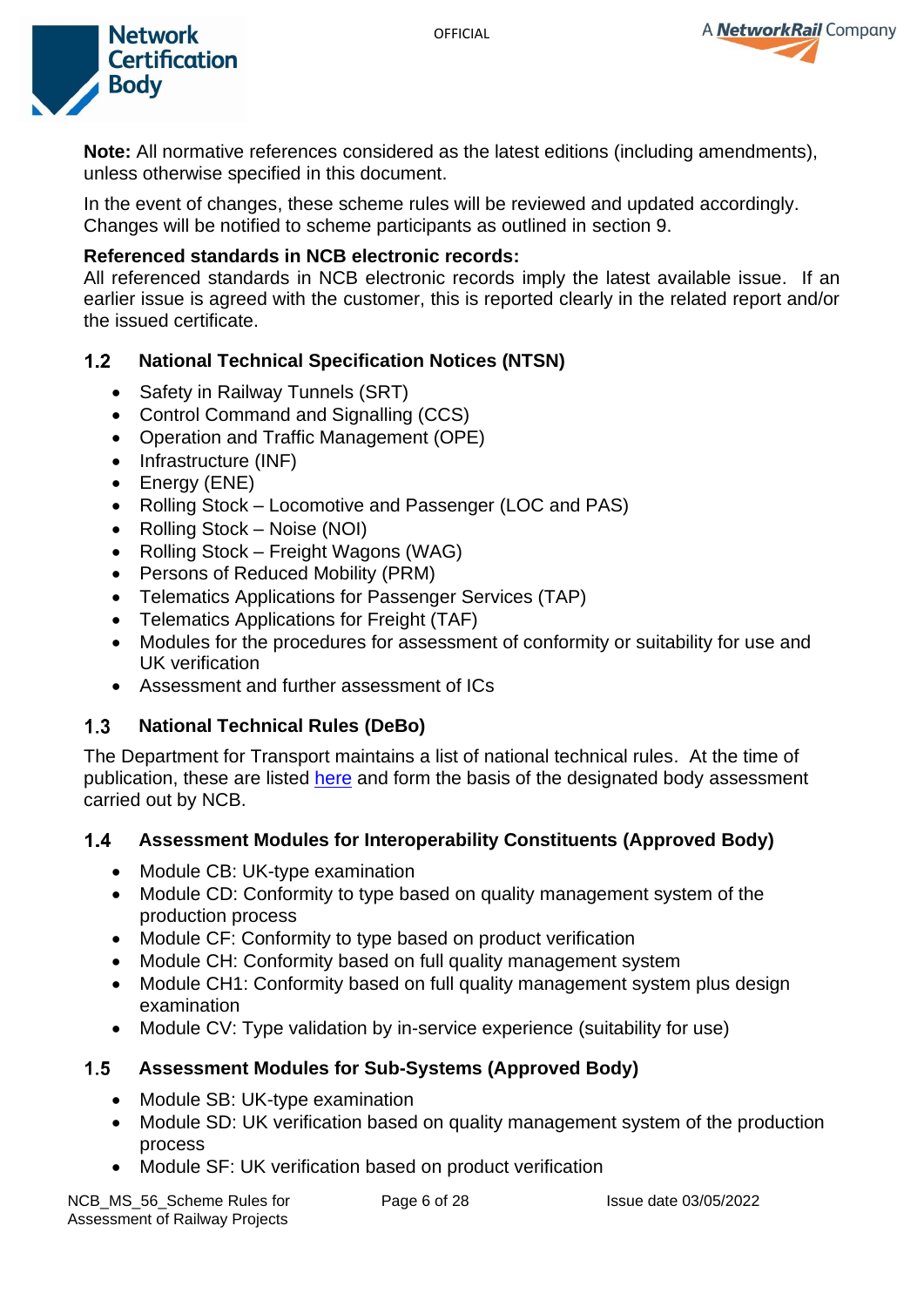



- Module SG: UK verification based on unit verification
- Module SH1: UK verification based on full quality management system plus design examination

# <span id="page-6-0"></span>**2 Terms and Definitions**

#### **Assessor**

An NCB resource who has been identified as having relevant competence in order to evaluate the supplied evidence against the required assessment standard.

#### **Certifier / Signatory**

An NCB resource who has been identified as having relevant competence in order to review the assessor's work and authorise the appropriate certification.

#### **Customer**

The term 'customer' is used throughout this document as equivalent to: applicant; manufacturer; contracting entity; project entity; as applicable.

#### **Certification committee**

The committee established by the NCB for delivering a decision on certification. NCB also refers to this as the certification decision panel (CDP).

#### **Maintenance workshop or workshop**

A mobile or fixed entity composed of staff, including those with management responsibility, tools and facilities organised to deliver maintenance on vehicles, parts, components or subassemblies of vehicles.

#### **Nonconformity**

A deficiency where the product, process or project does not conform to specified requirements or where there is objective doubt about the ability of the customer's management system to consistently produce a product or implement a process that conforms to requirements.

#### **Separate maintenance function**

Refers to entities performing a limited scope of maintenance activities as considered in the ECM schedules (9 and 10) of ROGS.

### **Site**

A maintenance or construction or manufacturing facility that operates to a management system. This can also include a HQ office function for ECM functions I, II & III. For maintenance workshops (ECM function IV), it may also include a mobile maintenance unit i.e. "man in a van" facility.

#### **Requirements**

Conditions with which the applicant ECM or applicant ECM workshop must conform, or Conditions with which the project must conform, including any applicable:

- a) national technical specification notices (NTSNs)
- b) national technical rules (NTRs)
- c) condition applied by the UK Competent Authority to an exemption from national technical rules
- d) European or BS standards referenced in the technical specifications.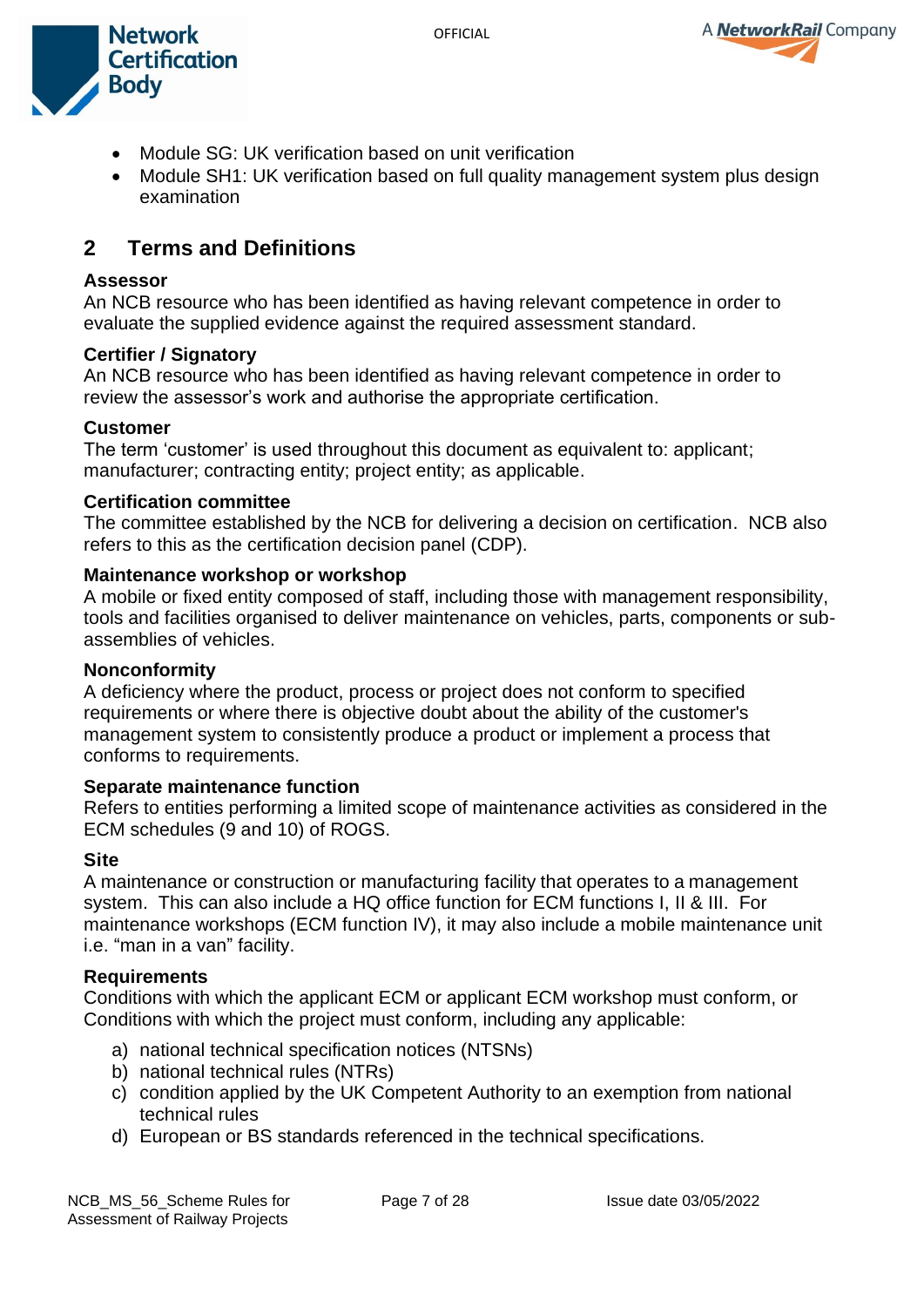



### **Asset Manager**

The entity that controls the use of an item of rail-borne or on-track asset.

### **Approved Body Certificate**

A certificate issued by an approved body following a conformity assessment of products and subsystems against the relevant requirements of the Statutory Instrument No. 3066 The Railways (Interoperability) Regulations 2011 (as amended) .

### **ECM Certificate**

A certificate confirming that Entity in Charge of Maintenance (ECM) functions are conforming to specified requirements. It is issued to entities which manage freight or passenger wagons: railway traffic enterprises, wagon owners and infrastructure operators, following an assessment of the ECM responsibility to meet legal requirements, to apply them consistently and to supervise and ensure continuing compliance over time.

### **Engineering Conformance Certificate**

A certificate issued by a plant assessment body confirming conformance of the design and construction of rail-borne plant and associated equipment, and its maintenance plan, with all relevant mandatory requirements of the standards set out in RIS-1710-PLT.

#### **Engineering change**

A change to a rail vehicle or other assets, including control software, in the area of design, construction or maintenance which affects, or potentially affects, conformity to applicable requirements.

#### **On-track Machine (OTM)**

Any rail mounted machine meeting the requirements of GM/RT2400 and permitted to be moved, either self-propelled or in train formation, outside of possession.

#### **On-track Plant (OTP)**

Collective term for RRVs, demountable machines and their trailers.

### **Project**

Scheme for constructing, upgrading, modifying or renewing of whole or part of a rail product, service or structure. A project may include an interoperability constituent that will be included in a larger project.

#### **Plant Assessment Body (PAB)**

A body with authority to issue engineering conformance certificates for rail-borne plant and associated equipment.

#### **Rail-borne Plant**

On-track machines, on-track plant and manually propelled trolleys.

### **Railway Undertaking**

Any public or private undertaking, the activity of which is to provide transport of goods and/or passengers by rail on the basis that the undertaking must ensure traction; this also includes undertakings which provide traction only.

### **Road-Rail vehicle (RRV)**

A road-rail vehicle is one that can travel on the ground and also travel on rail by virtue of a rail wheel guidance system under its own power. Such vehicles are not allowed to run, work, travel or operate on rail outside of possession.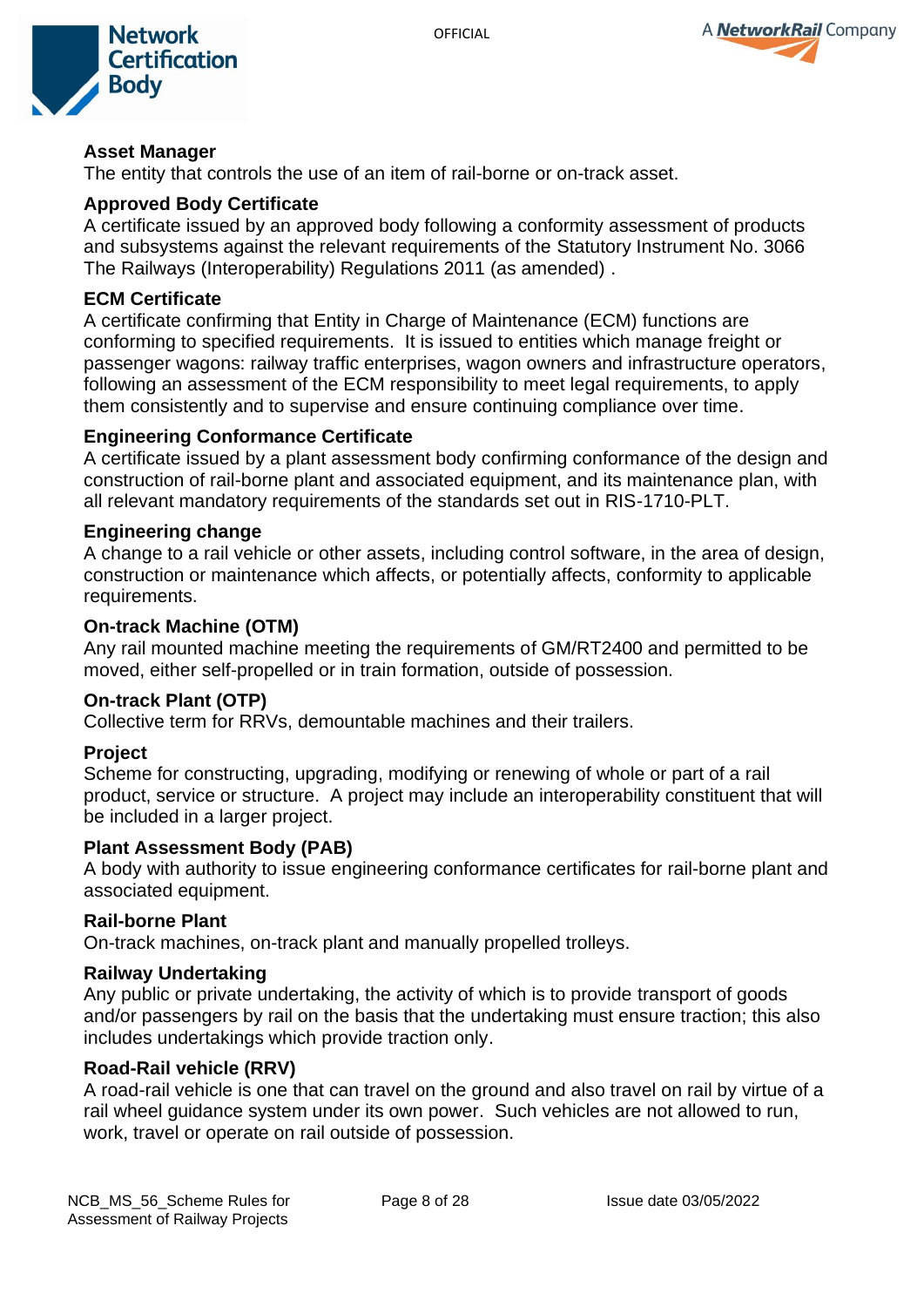



### **Rolling stock library**

The national central database of rail vehicle design and operational data, which is maintained by the Network Rail's authorised agent.

### **Trailers**

A non-self-propelled, rail-mounted rail-borne plant capable of being towed or propelled by a machine (this includes attachments with two or more rail wheels).

### **Trolleys**

A manually propelled, rail-mounted device supported simultaneously on both running rails, as shown in RIS-1530-PLT.

# <span id="page-8-0"></span>**3 General Requirements**

#### <span id="page-8-1"></span> $3.1$ **Certification Agreement**

NCB agrees a contract with each customer outlining applicable requirements and referencing these scheme rules. The contract defines the project or assessment scope and is the certification agreement between NCB and the customer. The contract and these scheme rules outline expectations on both parties to enable:

- product certification on an individual or series production basis
- ECM or workshop certification on an individual basis.

Project liability is as agreed in the contract and may not be varied subsequently without further negotiation.

NCB does not accept any consequential liability arising from delays on the part of the customer to respond to the contract proposed by NCB to the customer.

#### <span id="page-8-2"></span> $3.2$ **Management of Impartiality**

As an independent, impartial provider of conformity assessment services, NCB undertakes to advise prospective customers of any potential impartiality issues affecting the service provided by NCB or a third-party provider contracted by NCB. If a customer perceives any threats to impartiality, they should notify NCB as they occur. Failure to manage risks to impartiality has the potential to invalidate any certification or at least require additional assessment and mitigation activities with potential cost implications for one or both parties.

#### <span id="page-8-3"></span> $3.3$ **Liability and Financing**

NCB operates as a financially viable business on a cost recovery basis with the aim to operate at a small operating profit and meet strategic shareholder objectives, NCB business plans and legal and accreditation requirements.

#### <span id="page-8-4"></span> $3.4$ **Fees Charged to Applicants and Customers**

Applicants requesting certification services from NCB will be offered a proposal and associated cost estimate. The fees will be based on an assessment of the hours required and the charge out rates applicable to the expertise and competence of staff involved. Fees include administration time and issue of certificates and reports. Any variations required are documented and agreed. Charge out rates are set as consistent with section 3.3.

NCB\_MS\_56\_Scheme Rules for Assessment of Railway Projects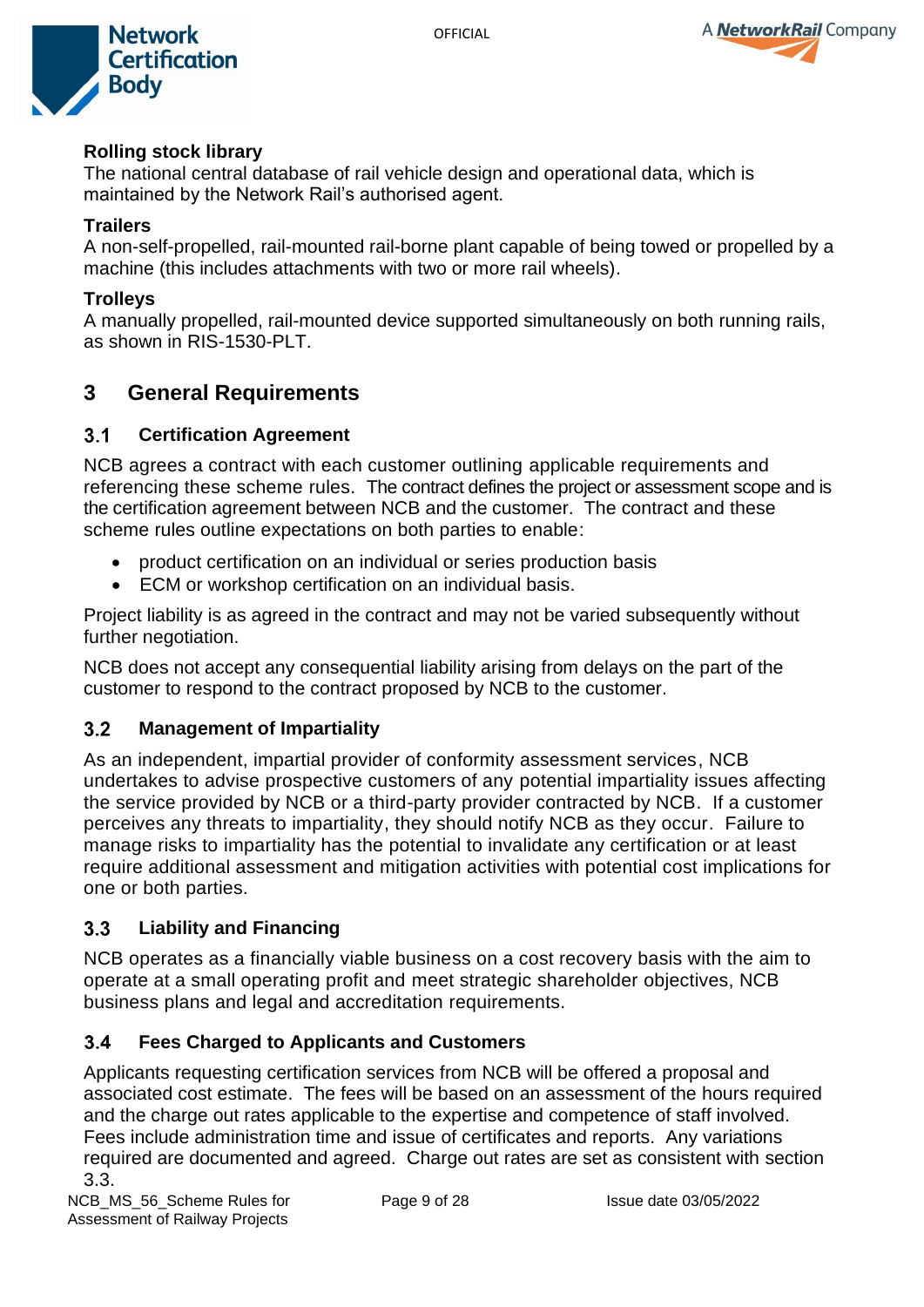



#### <span id="page-9-0"></span> $3.5$ **Non-Discriminatory Conditions**

NCB operates its policies and procedures in order to not discriminate, impede or inhibit access by customers or suppliers for assessment verification and certification services. NCB accepts contract work from all appropriate parties, without prejudice.

#### <span id="page-9-1"></span> $3.6$ **Confidentiality**

Except as required by law or these certification scheme rules, information gained in the course of certification activities about a particular product or customer is not disclosed to any other party without the customer's written consent. Where the law requires information to be disclosed to another party, the customer is informed of information provided as permitted by law. Customer confidentiality is achieved through:

- NCB employees, fixed-term or zero-hours contractors are required to sign a confidentiality agreement (through NCB\_SF\_24) prior to undertaking any assessment, verification or certification activity
- inclusion of a confidentiality clause within the contract between the NCB and the customer
- inclusion of a confidentiality clause within the contract between the NCB and any sub-contractor that it employs.

Information about certification issued by NCB is made available on appropriate websites (including UK Market Conformity Assessment Bodies (UKMCAB) ) when required under regulations, accreditation and certification requirements.

# <span id="page-9-2"></span>**4 Initial Application**

#### <span id="page-9-3"></span> $4.1$ **General Information**

The customer shall supply the information required by the assessment module(s) (section 1) being specified for the assessment or by the applicable standards. Customers should consult the relevant assessment modules or relevant standards for a definitive list of the required information, but it typically includes:

- a list of all sites at which the customer produces product to the requirements for which certification is sought
- details of requirements that apply to the project for the scope of certification
- details of any current certification issued by NCB or another conformity assessment body that the project wishes to be considered
- details of any previous applications for conformity assessment body approval for the project including any refused or withdrawn
- any testing carried out prior to application that the customer believes supports product certification
- details of assessment module(s) to be applied to the project
- a plan to establish how the customer intends to comply with requirements for the project scope
- details to demonstrate conformance of the design, construction and maintenance instructions of the item of plant or engineering change with the requirements
- maintenance files, maintenance records, annual safety management system reports, applicable national incident reporting of relevance to the ECM maintained vehicles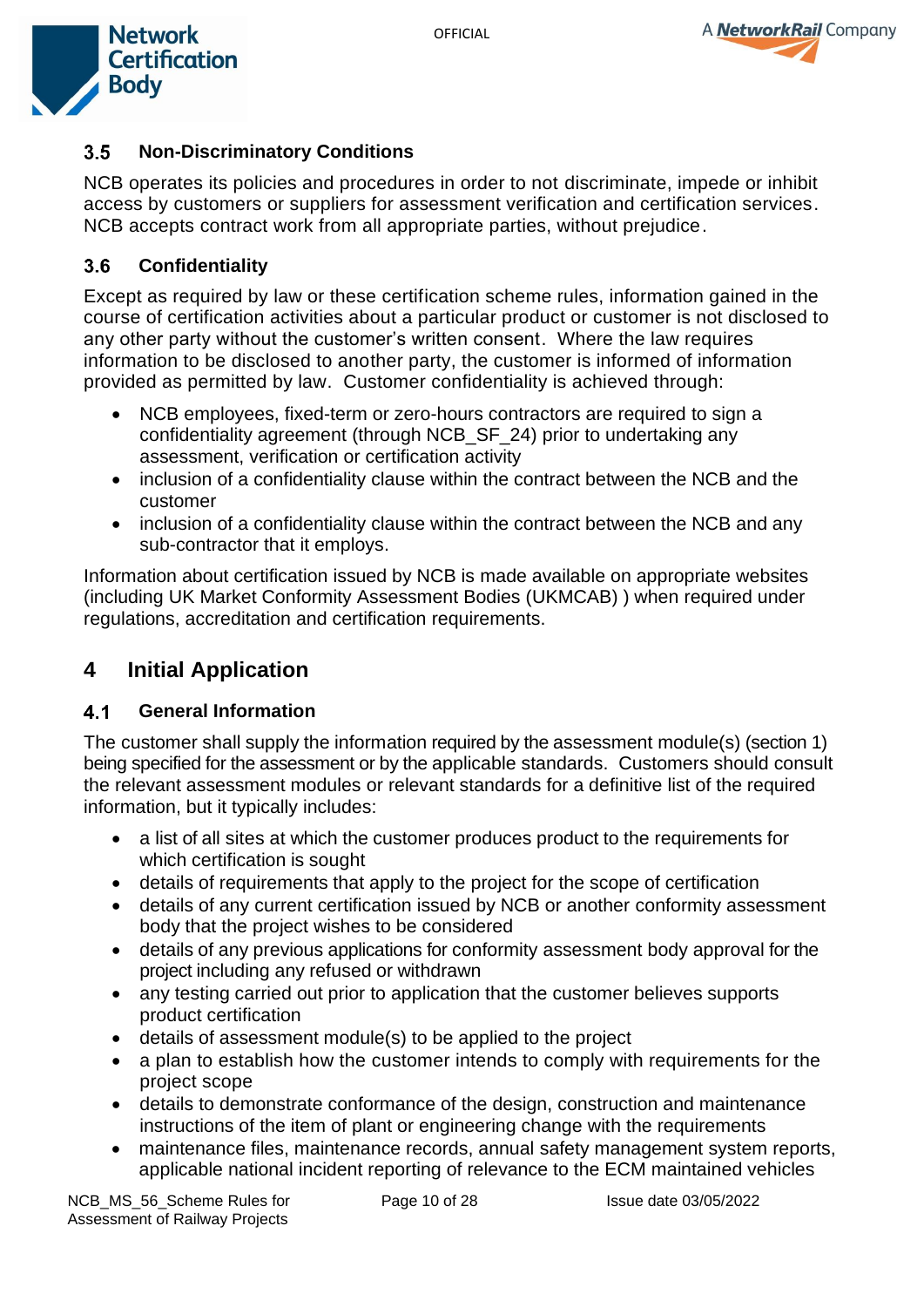



and sites, audit reports and information about vehicles maintained at each site.

For plant, it should be clear from the information supplied whether the certification being requested is for an individual item of plant or a group of identical items, and whether the reason for the request is in relation to a new item, a change of the asset manager, a change of engineering state or maintenance plans, or due to expiry of a previous certificate.

Where the customer does not have all of the required information at the time of application, NCB will identify any information required to progress the application and work with the customer to ensure these gaps are filled. It remains the customer's responsibility to identify requirements for the scope of certification.

It is recommended that the customer applications/enquiries are submitted to NCB at least six weeks in advance of the required assessment date, to allow for organisation and coordination of the assessment activity.

#### <span id="page-10-0"></span> $4.2$ **Acknowledgement of Receipt of Application**

Upon receipt of an enquiry for services, NCB enters the details of the request into its IT system. The enquiry is followed up through the E2O process.

An acknowledgement of receipt will be provided to the customer together with details of the requisite application forms to be completed by the customer (if required). Alternatively, if the completed application or the information required has been received, then NCB will check the application to ensure correctness and commence treatment of the enquiry in accordance with standard NCB procedures.

#### <span id="page-10-1"></span>**Application Review**  $4.3$

Review of the application is undertaken without prejudice to the customer. Applications and expressions of interest will be treated equally for all customers.

NCB assesses information provided by the customer and provides feedback on adequacy of information provided. In the event that the information provided does not satisfy requirements in the project scope, NCB will formally raise this as an issue requiring resolution before the application review can be completed. In the event the review of information provided by the customer is acceptable, NCB provides feedback regarding preparation and scheduling for the assessment and retains responsibility for any subsequent certification awarded.

NCB may choose to continue assessing the application while the customer obtains additional information. No certificates will be provided until all required information has been agreed and evaluated in accordance with these scheme rules.

Upon receipt of a request from an applicant, an assessment shall be undertaken of factors such as:

- a) the information about the customer and the product is sufficient for the conduct of the certification process
- b) any known difference in understanding between the certification body and the customer is resolved, including agreement regarding standards or other normative documents
- c) the scope of certification sought is defined
- d) the means are available to perform all evaluation activities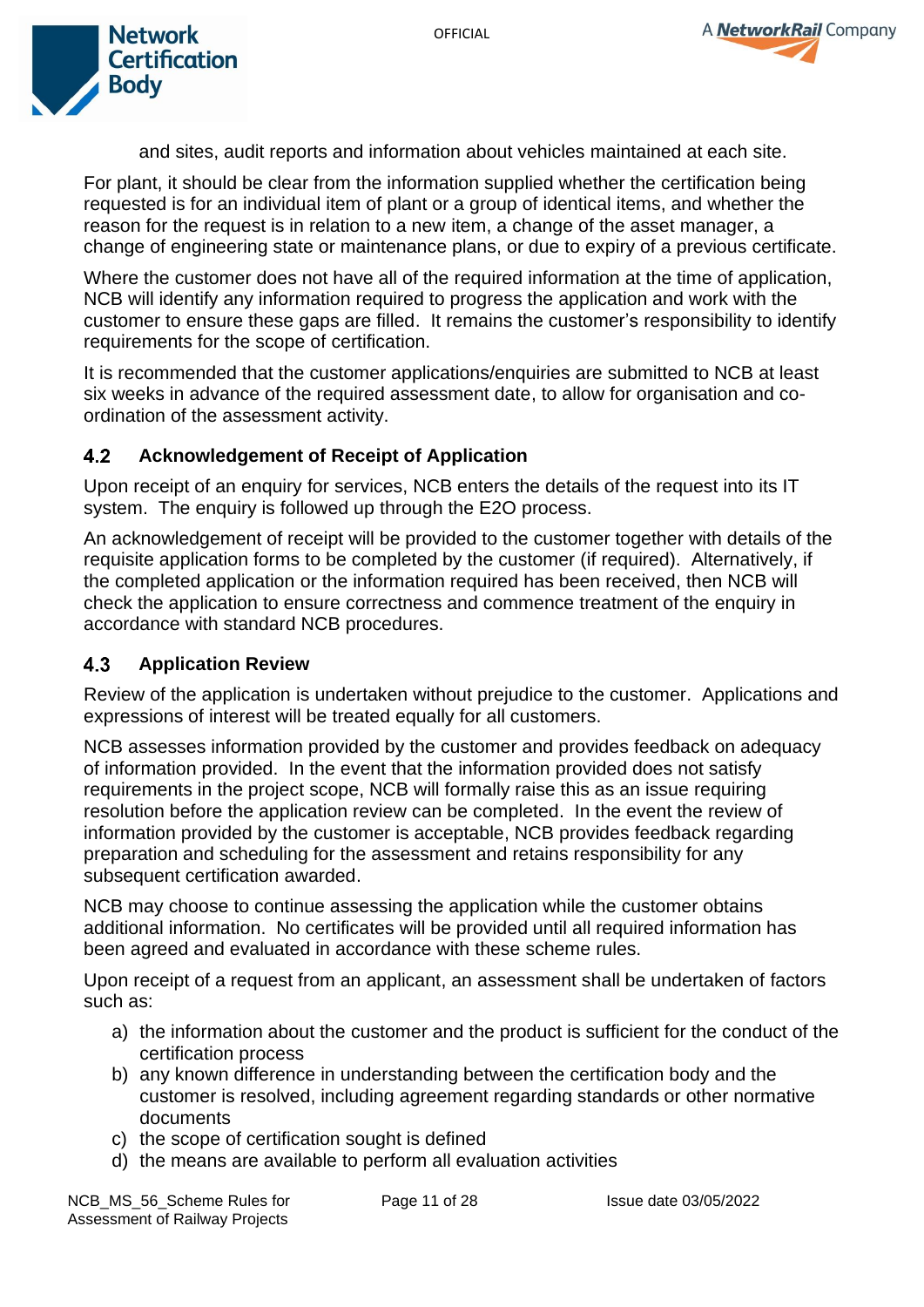



e) the certification body has the competence and capability to perform the certification activity.

and depending on the scope, factors such as: the applicant's size of planned operations, the number of maintenance sites, scale of operations, geographical locations, maturity of the project available information, diversity and size of proposed fleets to be maintained, etc.

This will provide an understanding of resource requirements to deliver the certification service in accordance with customer's expectations and requirements of the certification scheme. An understanding of the customer's timescale expectations will also be taken into account.

A proposal shall be submitted to the customer together with the estimated timescale for delivery.

If the customer agrees with the proposal, NCB starts coordinating and organising internal or external supplier resources. Customer agreement may be in any type of written form.

The estimated cost is subject to changes if:

- a) the timescale for delivery is exceeded due to late submission of required evidence
- b) other customer related delays occur
- c) the scope of work (in initial application) requires revision during the evaluation process.

In such cases an additional variation estimate may be issued and agreed with the customer.

# <span id="page-11-0"></span>**5 Assessment and Evaluation**

#### <span id="page-11-1"></span> $5.1$ **Planning**

NCB produces an assessment plan. The contents and level of detail will be commensurate with the scope of the project, but it includes part or all of the following.

- The assessment activities necessary to determine conformance with the applicable standards. For plant, the level of assessment for each item will depend on whether it is first in class or a subsequent identical piece of plant.
- Details on when the expected compliance evidence is expected from the customer.
- Details on any testing that is to be witnessed or undertaken.
- Details on what assessment or audits will be undertaken.
- Details on what is required at each stage; for example, at design and at manufacture.
- Resources who will undertake the assessment and certification.
- The milestones by when various activities need to have been satisfactorily completed in order for certification to be successfully issued.
- For ECM, the primary assessment criteria as outlined in schedules 9 and 10 of ROGS.
- Definition of the applicable standards against which compliance is being assessed, together with the assessment activities necessary.
- Details on what on site assessments will be undertaken.
- Details on what is required at each stage; for example, at maintenance sites and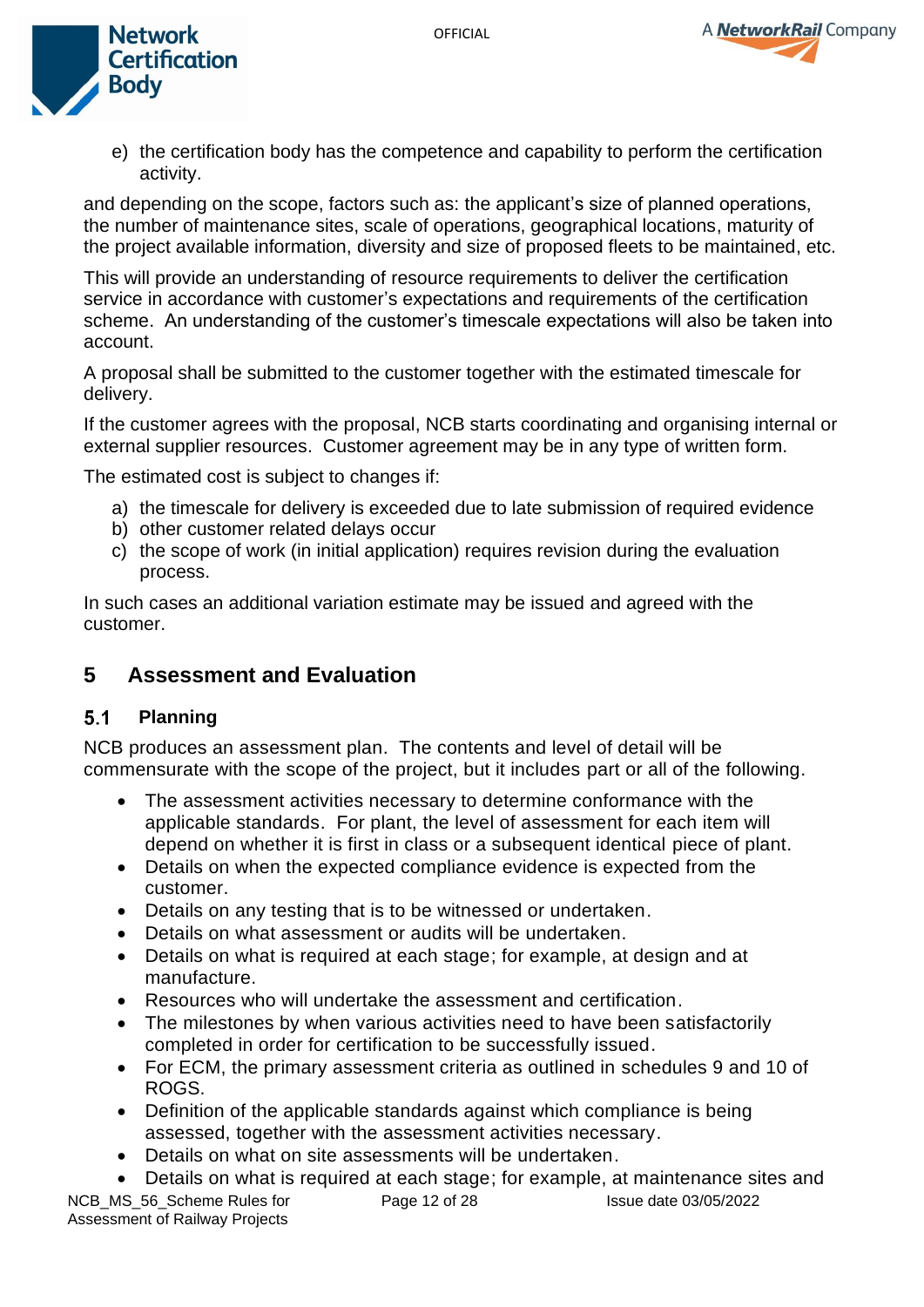



workshops.

Criteria against which customers' products are evaluated are selected from relevant requirements, regulations and applicable standards. These are limited to relevant criteria directly concerned with certification scope as provided by the customer (see section 4).

In the event of any conflict or inconsistency with applicable standards, the appropriate regulation shall prevail.

#### <span id="page-12-0"></span> $5.2$ **Assessment Team Members**

NCB allocates assessors to evaluate the evidence against the requirements of the applicable standards and regulations, to produce the certificate and any checklists or reports that may be required. NCB allocates a certifier to separately review the work of the assessors, and to sign the certificates and reports.

NCB operates competence management and resource allocation systems, ensuring that all staff allocated to projects have sufficient and relevant competence to undertake the necessary assessments for delivering product conforming to normative and regulatory requirements.

Where applicable, at least one person in the team has competence in:

- quality management systems assessment
- interpretation of test results directly relevant to project scope
- witnessing of test and inspection activities including application of ISO/IEC 17025 or ISO/IEC 17020
- specific requirements of the appropriate regulation or legislation.

In all cases the assessment team contains members who have technical expertise in the field being assessed, including detailed understanding of the applicable technical specifications or regulations.

#### <span id="page-12-1"></span> $5.3$ **Initial Assessment**

Initial assessment, which can take the form of a start-up meeting or a desktop review, is intended to ensure that the submitted application and documentary evidence provided fulfil, in principle, the relevant requirements and also provide sufficient confidence for the certification assessment plan to be prepared in the next stage of the process.

Start-up meetings may include the discussion of the applicable milestones, the preparedness of the customer or even the re-definition of the actual assessment scope and these may lead to a revision of the initial planning and estimate or change to the assigned assessment team.

#### <span id="page-12-2"></span> $5.4$ **Evidence of Compliance**

Technical documentation provided by the customer in the course of the project shall cover, as far as relevant for the project scope, the design, manufacture, construction, installation and operation of the subsystem or product. This documentation constitutes the evidence assessed by NCB as the basis for any certification decision and forms the basis of the technical file used for project authorisation.

Information may be presented to NCB in a format of the customer's choosing but shall be legible and able to be understood by NCB assessors. All records submitted, shall be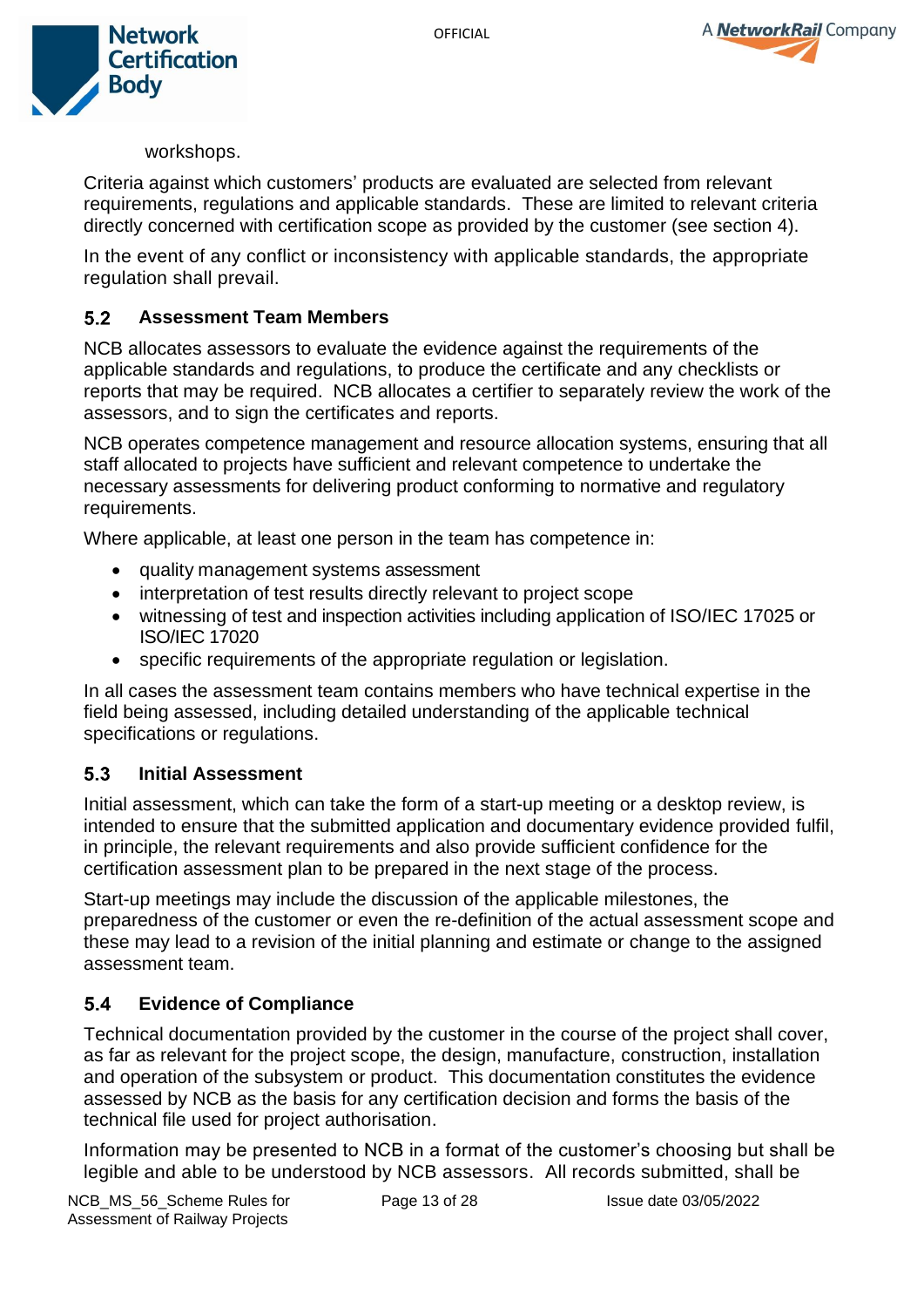



produced under the customer's quality management system.

Activities outsourced by the customer may include measuring, inspection and test reports issued by an accredited body. Any such evidence shall be presented to NCB for evaluation. The customer shall maintain evidence to demonstrate that any test samples are representative of production and traceable to manufacture.

The customer information provided shall address the following stages if applicable:

### **Design**

Planned activities to ensure design verification before release for manufacture. Planned validation activities at stages of manufacture, installation and commissioning to demonstrate the design is capable of meeting intended outcomes.

### **Manufacture**

Assurance checks at stages of initial manufacture to demonstrate the project meets requirements as built.

### **Testing**

See section 5.7.

### **Installation**

Where the project forms part of a larger system those checks planned to demonstrate interfaces with existing sub-systems are operating as planned.

### **Commissioning (and testing where applicable)**

Assurance activities during commissioning to demonstrate the project delivers intended outcomes.

### **Condition (where applicable to plant)**

Visual inspection of OTP/OTM to ensure all aspects meet the technical requirements of the appropriate standard.

### **Series manufacture (where applicable)**

Periodic or manufacturing stage assurance activities to demonstrate series manufactured projects perform as for the first of type and the project is able to deliver intended outcomes when incorporated in the system or sub-system.

The customer shall demonstrate full compliance with this scheme and project scope requirements before certification can be completed. In order to conduct its evaluation, NCB needs access to some or all of project sites, equipment, customer personnel, documents, records and samples of projects. The customer shall make all necessary arrangements to enable this access to be provided.

#### <span id="page-13-0"></span> $5.5$ **Quality Management System**

For each project where the customer or the applicable regulation requires NCB to assess a quality management system to support product certification, the customer shall provide evidence of having implemented a quality system including the following.

- Details of any accredited third-party quality certification including a copy of certificate and scope statement.
- Uncontrolled copy of relevant quality manual(s) and, where required, titles of available procedures.
- A copy of the most recent third-party audit (for each site) relevant to the intended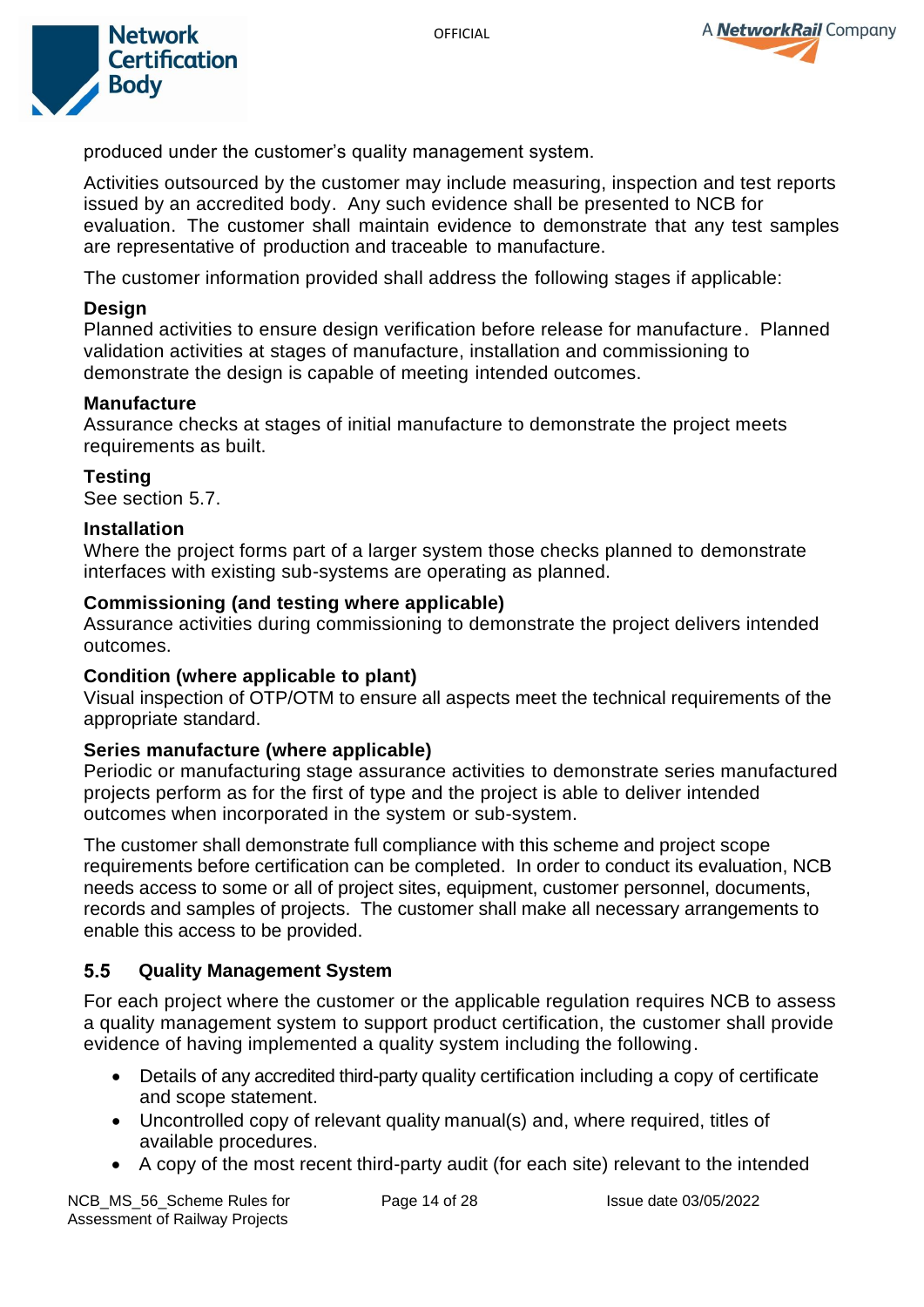



product certification.

Where the customer is intending to rely on certification for outsourced activity including design, manufacture, construction or commissioning they shall provide a copy of any relevant evidence of having implemented a quality management system as above.

Where the customer intends to produce multiple projects or parts of projects they shall, in addition, provide information necessary for series manufacture, including:

- a copy of the control plan (or equivalent document) describing the planned inspections and measurements and basis for any sampling
- identification of projects included in the series, and any product marking
- estimated production quantities for each item covered by the project.

NCB works to NB-Rail document RFU-STR-065, when assessing quality management systems under this scheme.

If an accredited quality management system certificate is not available and is required for the specific certification product, NCB will audit the full documentation and implementation of the quality management system, without issuing a QMS certificate to the customer.

#### <span id="page-14-0"></span>**Inspection and testing**  $5.6$

As an accredited approved and designated body, NCB checks that any inspection and testing is carried out under controlled conditions equivalent to those operated by NCB. The following controls need to be exercised by the customer:

- Test laboratories used shall hold accreditation to ISO / IEC 17025 with a scope covering the testing activity.
- Inspection bodies used shall hold accreditation to ISO/IEC 17020 with a scope covering the inspection activity
- Where measurements are involved, to make arrangements for the provision of required information or witnessing by NCB.

In the event that a customer is proposing to use in house facilities or other ways of providing inspection and test evidence to support their application then this shall be agreed in advance by NCB, based on evidence provided. Typical evidence of equivalence to accredited inspection body or testing laboratory status may include:

- documents demonstrating certification or accreditation status of organisations involved in the project scope including for inspection(s) and test(s) referenced in this scheme and requirements
- method of verification of results for inspection(s) and test(s) referenced in this scheme and in requirements
- documented procedure(s) to be followed when inspection and test results do not meet requirements
- documented procedure(s) for repeating invalid inspections and tests
- evidence of competence of the staff conducting the tests
- evidence of appropriate independence of the personnel conducting the tests from the design, manufacturing and maintenance of the equipment under test.

NCB may decide to assess them using competent resources and/or witness tests to satisfy applicable requirements.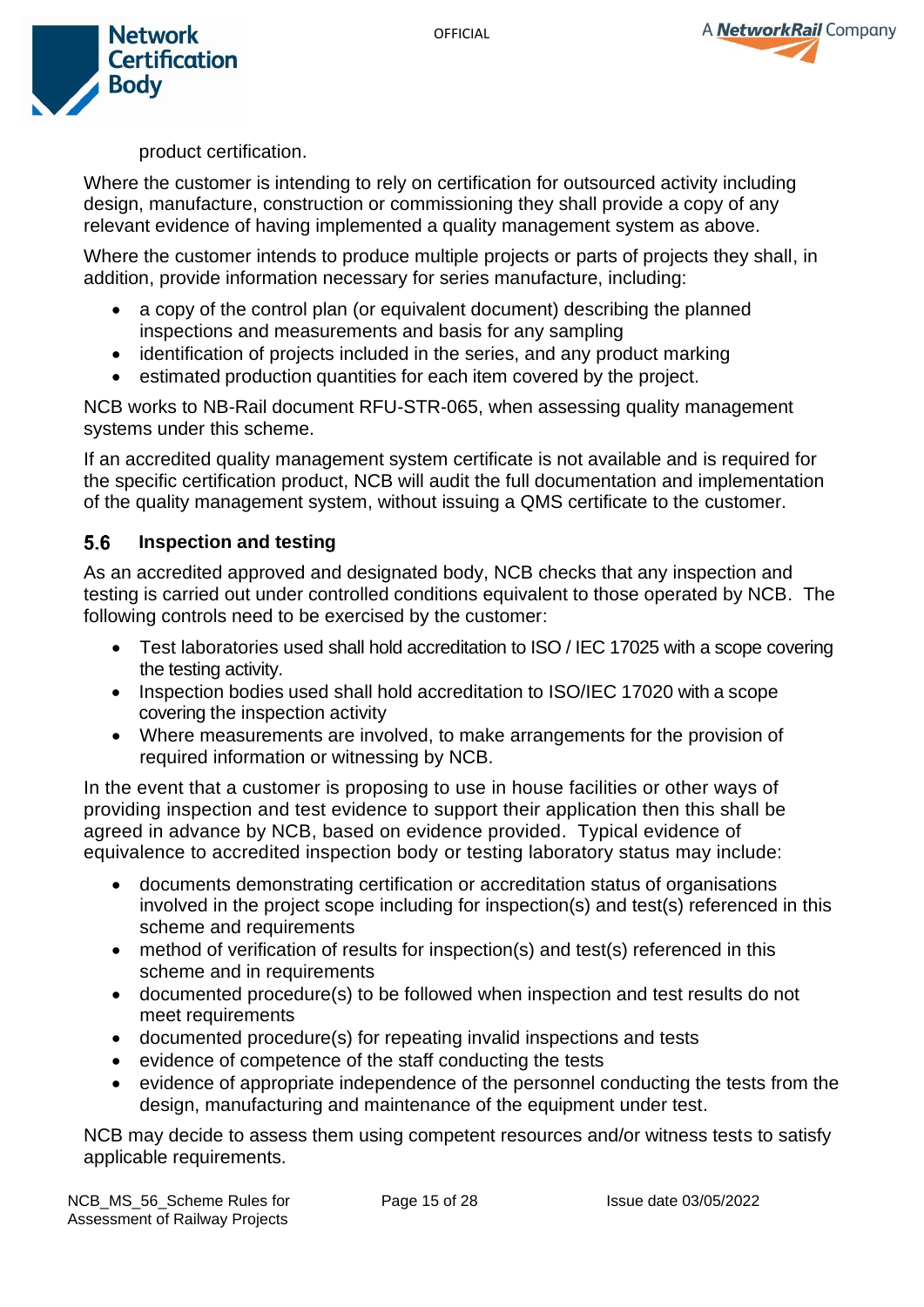



#### <span id="page-15-0"></span> $5.7$ **Assessment process**

The assessment process follows the requirements or modules specified for the project or product in line with the plan produced. Depending on the requirements and the stage of assessment, the assessment may take the form of document review, site inspections, process audits, witnessed testing, meetings and other activities. Related records are kept in NCB's electronic records system.

Compliance evidence is captured against clause numbers of the applicable standard being assessed: this is often completed in checklists, and summarised in a report, which forms the overview of the technical file.

The assessor reviews the populated checklist and any associated documented evidence against the appropriate standard, regulation or technical document and queries or identified nonconformities will be raised with the customer through the technical query or nonconformance notification (NCN) process.

#### **For PAB only:**

Having identified whether the OTP/OTM is first in class or a subsequent identical machine, the level of assessment is determined. A first in class machine will require a more rigorous level of assessment.

Where applicable, the assessor will conduct a physical examination of the OTP/OTM to visually assess the machine including areas which may have been an issue on previous machines. The aspects considered are based on the experience, knowledge and professional judgment of the assessor. The customer is responsible for ensuring the OTP/OTM is suitably tested under operational conditions in running, working and travelling modes, dynamically and statically (where appropriate), in accordance with the appropriate standard. NCB will witness these tests and review the test reports to understand whether the outcome conforms to the requirements of the appropriate standard.

In order to conduct its evaluation, NCB needs access to project sites, equipment, customer personnel, documents and records of projects. To comply with requirements, NCB may also require access for observers from relevant interested parties including accreditation bodies, contracted testing, inspection personnel and regulators. NCB will inform the customer in advance if this access is required. The customer shall make all necessary arrangements to enable this access to be provided.

In the event that, on the day or dates of assessment, restrictions arise such that access to either documentation, facilities, staff or vehicles within the allocated time for the assessment is not possible and this is due to factors attributable to the customer, NCB reserves the right to inform the applicant of the need for an extension of the current visit or a revisit in order to complete the assessment process in its entirety.

NCB evaluation activities may be conducted remotely where this is practical and does not increase the risk to the actual certification or the documented NCB process.

#### <span id="page-15-1"></span>5.8 **Progressive feedback**

If, at any point in the assessment process, NCB identifies a nonconformity with requirements that will lead to a delay in certification being made, then it will raise the issue with the customer at the earliest possible time. Stages where this might occur include:

• review of requirements listings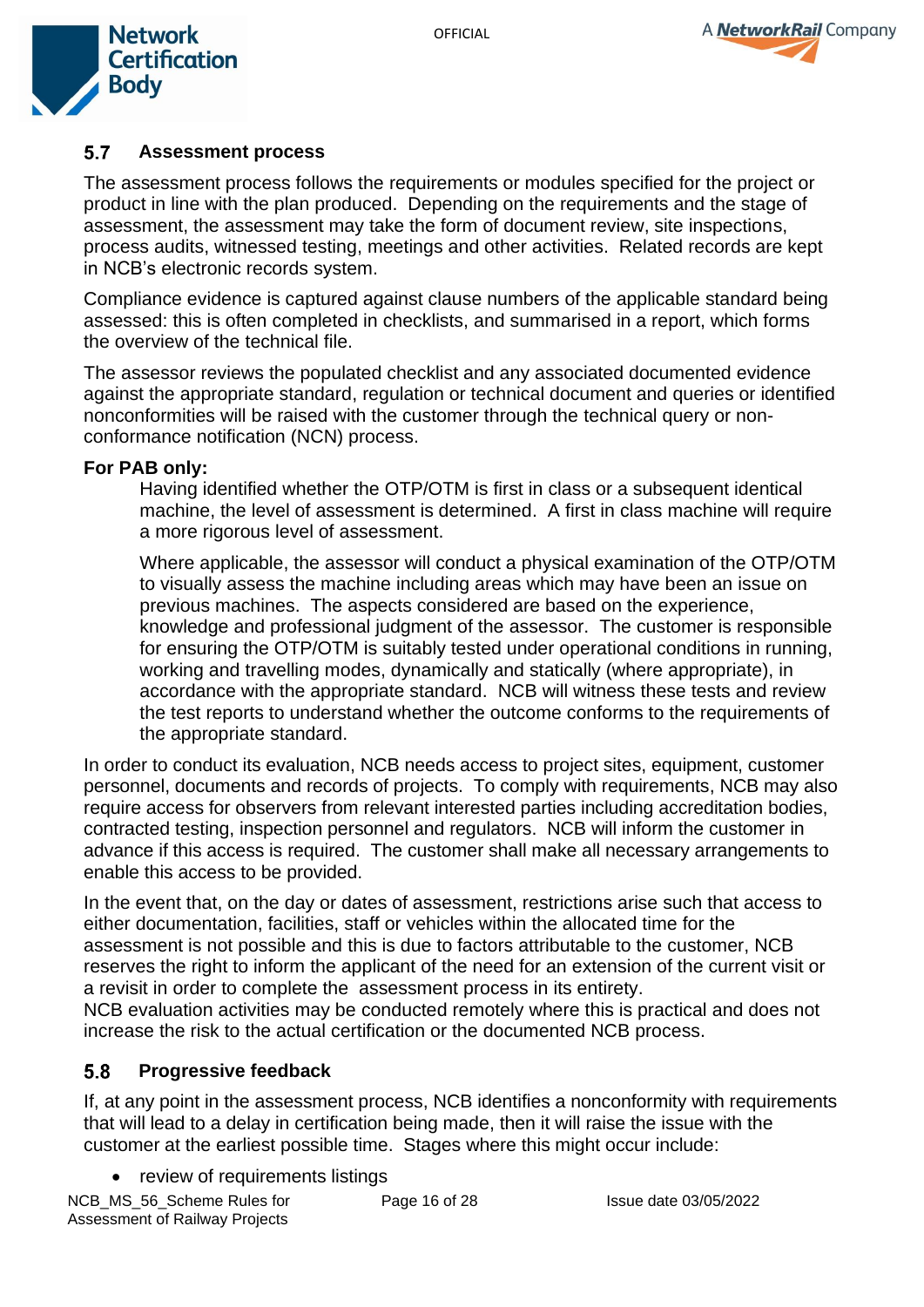A **NetworkRail** Company



- review of documents, including but not limited to:
	- o derogations
	- o drawings
	- o specifications
	- o test reports
	- o inspection reports
	- o audit and assessment reports
	- o certificates.

All technical queries are managed using the non-conformity process (NCN).

During all on-site assessments, the team holds opening and closing meetings with the customer's management. At the closing meeting, the assessment team:

- explains the assessment findings
- provides documented evidence of findings allowing opportunity for questions
- summarises any assessment follow-up activities
- explains any certification process requirements and follow up activities.

In the event that a non-conformity has been addressed by the customer obtaining a deviation from the standard, the details of the deviation are to be supplied to NCB so that they can be detailed on the issued certificate.

#### <span id="page-16-0"></span>5.9 **Reporting**

During the assessment, NCB may provide the customer with progress reports that may include parts of the final assessment report.

Following completion of the assessment, NCB provides an assessment report to the customer including:

- a brief description of the customer and project
- a statement of the requirements to which conformity has been assessed
- an executive summary of the overall findings (conclusions) of the assessment, including comments on the effectiveness of the customer's production process controls and management system associated with production of the product, and a summary of findings identified during the assessment
- the list of the assessment team members with their scope of activity
- the scope of the certification
- details and results of evaluation activities carried out
- details of equipment used in assessment
- information on fulfilment of requirements
- identification of any inspection and testing activity including witness
- any requirement for surveillance or follow-up assessment including close out of any non-conformity prior to or following authorisation by a regulatory body.
- the assessment programme
- the assessment synthesis list of requirements examined for each site and nonconformities
- details of timescales agreed with the applicant to respond to any identified nonconformances or to provide additional evidence
- the assessment conclusions (justification on certification decision)
- date proposed to the applicant for any surveillance or reassessment (if applicable)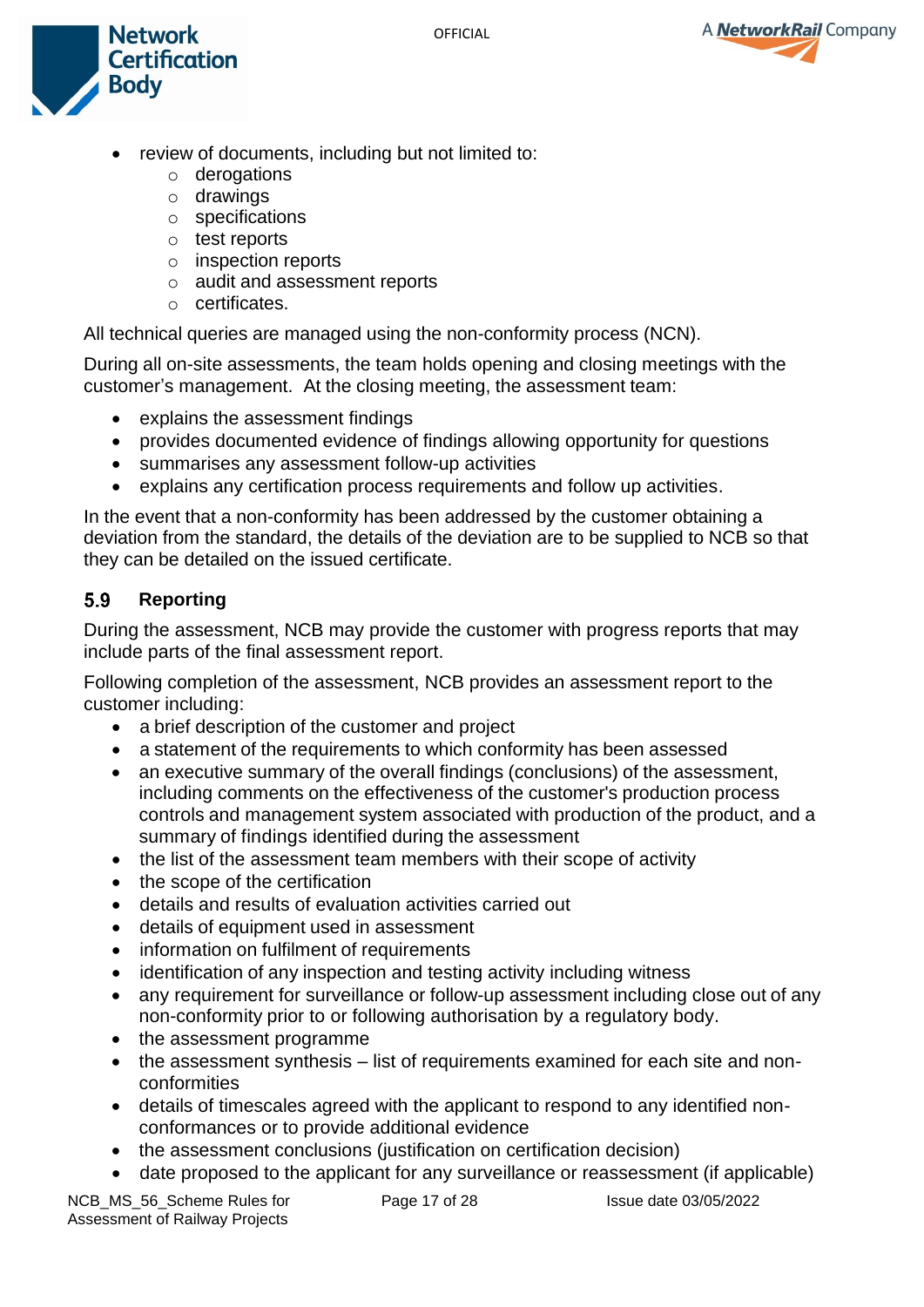

• recommendation proposed to the certification panel.

Any non-conformity raised during the evaluation, needs to be formally closed before the issue of the final report or certificate.

### <span id="page-17-0"></span>**Assessment findings level:**

Assessment findings may be classified in the report(s) as follows:

### **Non-compliant**

- Evidence provided is clearly at variance with a mandatory requirement in applicable legislation or standards.
- No evidence has been provided against a mandatory requirement in applicable legislation or standards.
- Part of a mandatory process has been omitted or is substantially incomplete.

### **Recommendation**

- Evidence provided against a mandatory requirement in applicable legislation or standards is limited, incomplete or questionable (but not clearly at variance).
- Evidence provided is at variance with published good practice (e.g. by RSSB or ORR).
- Evidence provided is in a format that makes it difficult to assess and/or difficult for the project to use effectively.
- Part of a mandatory process is partially incomplete.

### **Observation**

*Observations may be improvement based or positive (complimentary).*

- An aspect of the project under assessment could have been performed more effectively (improvement).
- Evidence could have been presented more clearly (improvement).
- An aspect of the project under assessment was performed notably above average (positive).

## <span id="page-17-1"></span>**Surveillance**

Where there is series manufacture in the scope of the project or where QMS conformance is involved in the related module/requirements, NCB agrees a surveillance programme with the customer to demonstrate conformance with scheme requirements for certified products manufactured in accordance with the control plan in the period, as follows.

- Confirmation that relevant ISO 9001 certification is current.
- Submission of test and inspection results and test data.

Surveillance audits may include:

- witnessing of product inspection and testing
- use of certificates or any other reference to certification
- assessment of control plan activities (sample)
- review of:
	- o any changes to services, organisational structure or personnel
	- o cumulative inspection and test results

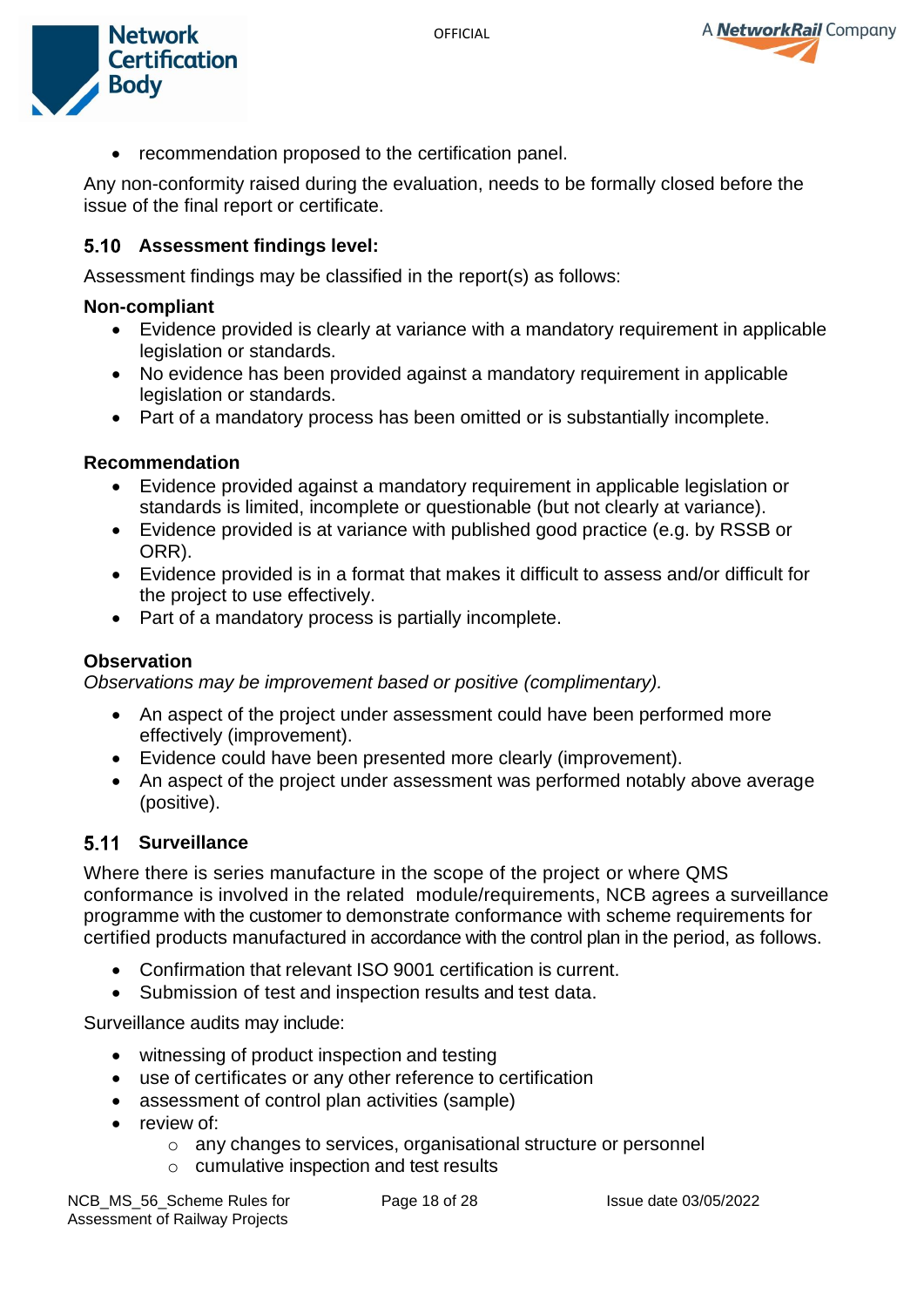



- $\circ$  effectiveness of responses to nonconformities identified during internal and external audits
- review of specific requirements of ISO 9001 standard, as detailed in the assessment plan.

All QMS related assessment time is calculated using IAF MD 5.

Extraordinary surveillance measures may also be implemented as a result of identified major non-conformances that require further investigation or monitoring as described in section 8.

### **For ECM only:**

Surveillance audits are required and will be undertaken annually to include:

- review of SMS annual reporting
- review of NIRs
- review of applicable NIRs relating to the fleets being maintained
- Commission Regulation (EU) No 445/2011 Annex III requirements: All requirements in Annex III, must be covered during the validity of the issued certificate.

### <span id="page-18-0"></span>**5.12 Production samples**

Where, in the course of surveillance, NCB selects samples for inspection and testing, the samples shall be:

- taken in accordance with the applicable standard
- representative of production
- identifiable to allow for product traceability.

Where possible, additional samples may be taken by the customer and independently tested or retained in the event of a disputed test report.

# <span id="page-18-1"></span>**6 Certification**

#### <span id="page-18-2"></span> $6.1$ **Records**

NCB gathers evidence of compliance as the basis for the certification decision. Records are managed in accordance with NCB's management system procedures. Certification decisions are based on records of evidence of conformance with requirements in accordance with the applicable legislation and standards, in section 1.

#### <span id="page-18-3"></span> $6.2$ **Review by the Certifier**

Certification review and decisions are based on records of evidence of conformance with requirements in accordance with the standards identified in section 1. Where records indicate nonconformity with requirements, NCB may decide not to award certification and will notify the customer of this at the earliest possible stage (section 6.3.2). If limitations on the subsystem's or machine's operation may be considered to address any nonconformities, these will be identified on the issued certificate.

NCB assigns a "certifier" that is independent from the evaluation process to review the available records. Once the certifier is clear that all aspects of the assessment have been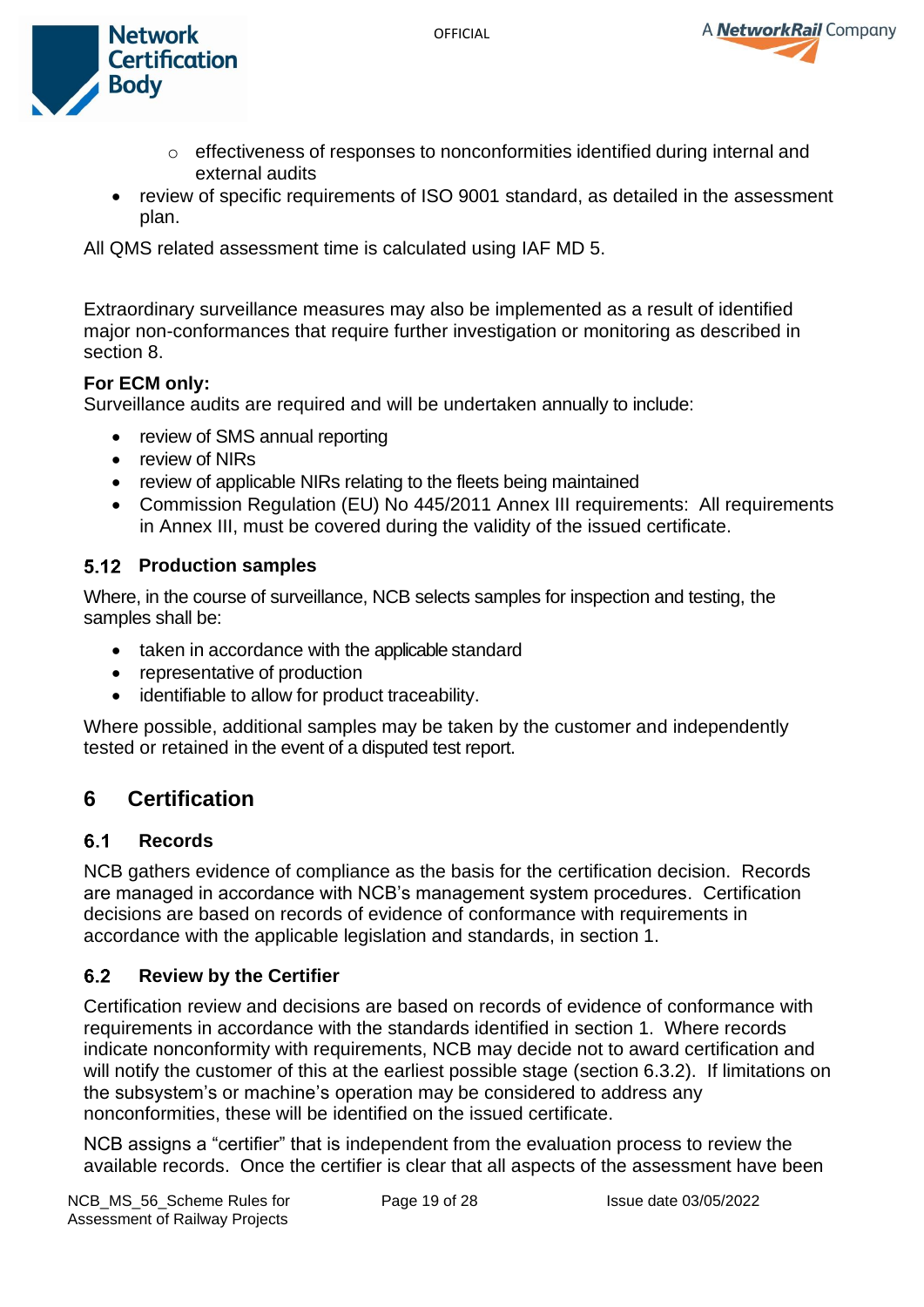

A **NetworkRail** Company

completed satisfactorily and that all aspects of the relevant standards have been met, including being in receipt of any required deviations and accepted certification limitations, the certificate can be generated, including any appropriate limitations and details of the deviations gained.

#### <span id="page-19-0"></span> $6.3$ **Certification Decision**

The certification decision is usually taken by a "Certification Decision Panel" (CDP). NCB MS<sub>69</sub> Milestones and Certification Decision Panel process is followed.

For some, typically smaller or non-complex projects, the "Certification Decision" is concurrent with the "Review" and is undertaken by the certifier when signing the certificate. [NCB\\_MS\\_230 Non CDP process](https://ncb.hub.networkrail.co.uk/sites/home/QMS/QMS%20Documents/NCB_MS_230%20Non%20CDP%20process.pdf?Web=1) is followed.

The persons conducting the CDP (and the certifier for smaller projects) must have sufficient knowledge and experience to understand:

- any report(s) and findings
- any additional risk arising from multiple findings
- scheme requirements
- test requirements, methods and data
- non-conformity significance and impact
- significance and impact of conditions and limitations (see also section 6.6).

The certifier recommends to the CDP whether certification should be awarded and, if so, any conditions required by the appropriate standards are detailed on the certification. The CDP makes the decision on whether to issue the certificates and, if not, advises what further work is required before certification can be re-considered. Minutes are kept as records.

### <span id="page-19-1"></span>**6.3.1 Decision to award certification**

Following completion of the assessment, production of the final report and upon final agreement of the CDP to award a certificate, NCB:

- issues the new certificate to the customer/applicant
- informs the appropriate authority as required
- registers the new certificate details on the appropriate website
- notifies the customer of the final decision.

### <span id="page-19-2"></span>**6.3.2 Non-issue of a certificate**

Following completion of the assessment and the decision taken not to issue a certificate to the applicant, NCB undertakes the following.

- Formally records any open non-conformances on the assessment report
- Informs the appropriate authority as required
- Notifies the customer of the final decision

An estimate for an additional assessment or a variation may also be provided.

#### <span id="page-19-3"></span>6.4 **Certification Documentation**

NCB\_MS\_56\_Scheme Rules for Assessment of Railway Projects Page 20 of 28 **Issue date 03/05/2022** When the provided service requires the issue of a certificate, NCB issues a certificate to the customer that conforms to specific requirements. Templates of the certificates are available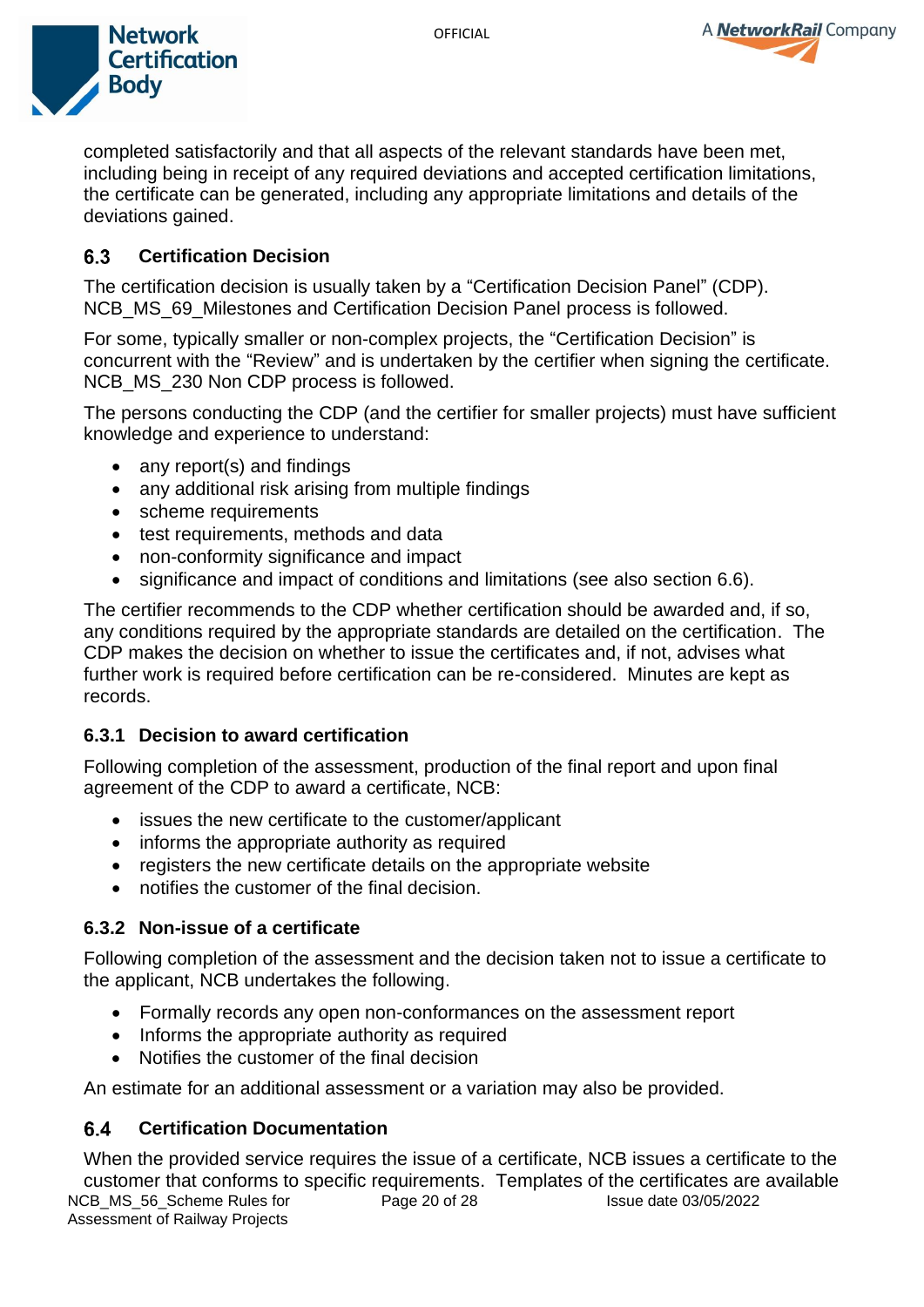



in NCB's IMS.

If so required, the certificates are copied to the appropriate authority. All issued certificates are recorded in NCB registers.

NCB's approved body and DeBo certificates comply with NB-Rail document RFU-STR-001. Technical files comply with RFU-STR-011.

NCB PAB certificates are created in accordance with Appendix A of RIS-1710-PLT. Three copies are issued as follows:

- Rail-borne plant asset manager
- Network Rail Asset Information
- NCB internal records

NCB's ECM certificates comply with requirements of the ECM certification scheme in ROGS.

- For new ECMs, who have not undertaken ECM activity previously, the period of validity of new certificates will be for a maximum duration of one year.
- For existing ECMs the period of validity of new certificates may be up to a maximum period of five years. A programme of at least one surveillance per year, and subjects to be audited, may also be issued.
- For existing ECMs who have demonstrated need for significant improvement at audit, the validity period of the new certificate may be reduced to one year and subject to an audit at the end of that period.

#### <span id="page-20-0"></span> $6.5$ **Directory of Certified Products**

NCB maintains records of projects certified under these scheme rules. This directory is maintained internally but may be (if so required) replicated to the appropriate authority.

#### <span id="page-20-1"></span>6.6 **Conditional Certification**

In some instances, it may be necessary for NCB to issue certification with conditions or limitations. Conditions are time-specific and may form part of the ORR's authorisation for entry into service. Conditions that are placed because assessment is not complete are followed up by NCB to allow the assessment to be completed. Examples of these include – but are not limited to – provision of as-built drawings (where the NTSN requires the approved body to assess the as-built configuration) and sound and lighting tests on stations. Conditions which are placed for other reasons will not be followed up by NCB. These include provision of information that is not assessed by NCB (such as other certificates and information for the RINF), and additional conditions that the ORR may include in their authorisation letter.

The expiry date for issued certificates may vary as NCB follows specific (e.g. RFU STR 060) requirements.

### **For PAB:**

in addition, initial OTP certification is issued with a maximum validity of seven years from the date of the first assessment in accordance with the requirement detailed in RIS-1710- PLT: this does not apply to OTM and trolleys.

OTP may be re-assessed during certification life (as a result of modification) and the expiry date shall remain the same as the previously accepted OTP unless the whole vehicle has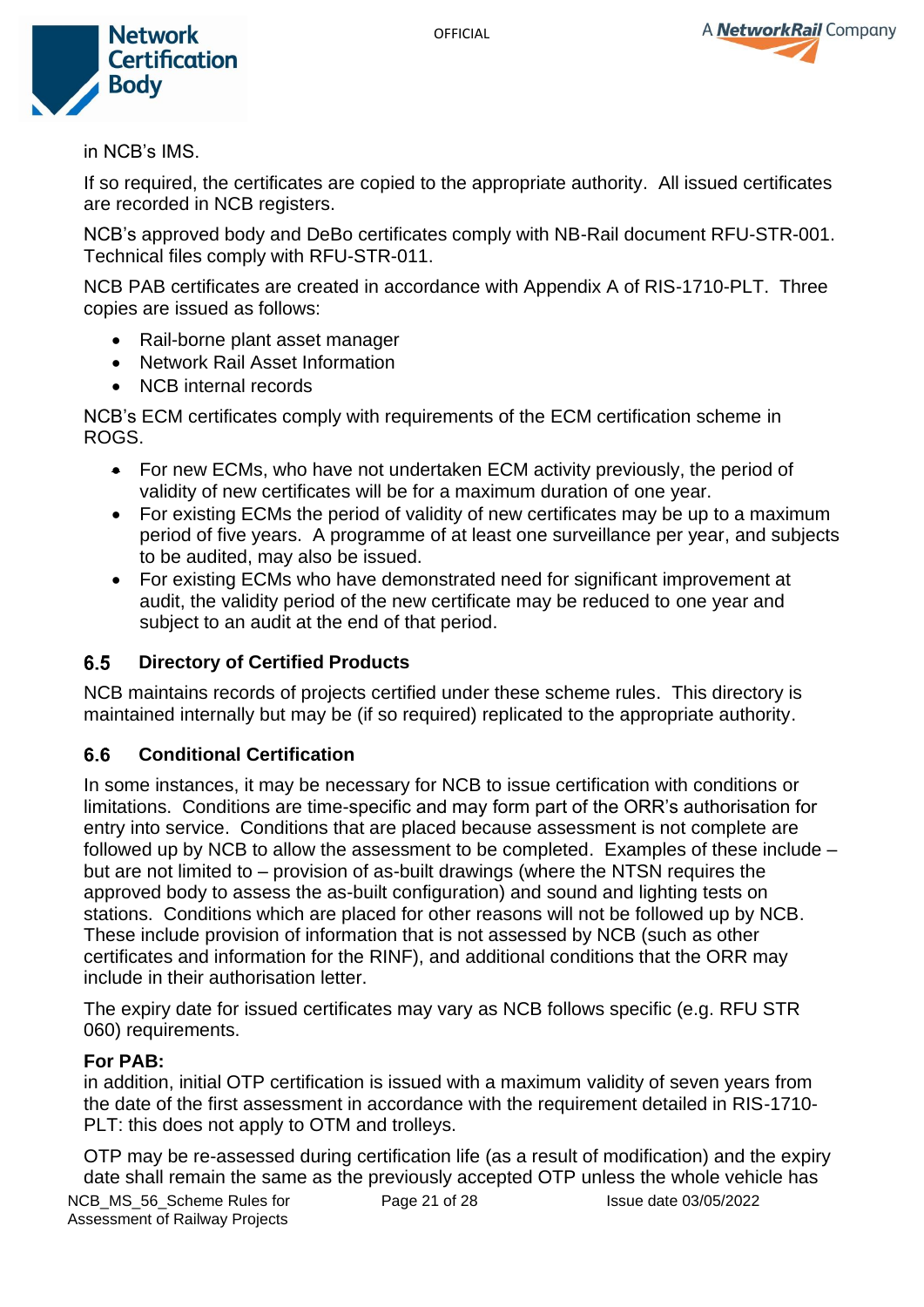

A NetworkRail Company

been fully reassessed. Following a whole vehicle reassessment, the OTP shall be certificated for a maximum of seven years irrespective of the age of the machine constituent parts.

### <span id="page-21-0"></span>**6.6.1 Dealing with completed conditions**

Once the conditions are fulfilled by the customer, NCB will:

- assess the information against the requirements
- report on findings and send this to the customer for them to add to their technical file.

NB: The customer may specifically request NCB to update the technical file on their behalf to incorporate their new compliance state.

In instances where the conditions are not completed within the given timeframe, NCB will notify the customer in writing a minimum of three times, recommending completion. If the project does not demonstrate compliance despite these notifications, NCB reserves the right to withdraw certification in line with section 10 of these scheme rules and notify the ORR.

# <span id="page-21-1"></span>**7 Claims for Certification**

Customers may make no claims of certification until a certificate has been issued by NCB. Until this time, customers should agree acceptable wording with NCB to reflect project approval status.

After a certificate is issued, customers should ensure that information about certification is complete and accurate. All information included on the certificate for a project should be used where its absence could be misleading. In particular, where a project forms part of a larger programme, great care should be taken to ensure there is no implication that the programme has been certificated.

Certificate conditions or limitations should be referenced in any claims for certification unless they have been resolved following certification. Where post-certification activities identify potential nonconformity with requirements the customer shall prevent further active claims to holding certification until the situation is resolved. Sections 9 and 10 refer.

#### <span id="page-21-2"></span> $7.1$ **Use of Certification Marks**

All NCB certification documents and marks remain the property of NCB. Where marks may be useful to the customer in claiming and advertising conformance with scheme requirements, customers should agree acceptable wording and use of marks with NCB. In the event marking guidance changes NCB will notify affected customers and these changes will be managed in accordance with section 10 of these scheme rules.

The UKAS accreditation logo and symbols are not used on NCB issued certificates. When they are used (by any customer or NCB) the latest version of "The National Accreditation Logo and Symbols: Conditions for Use by UKAS and UKAS Accredited Organisations" issued by BEIS, is followed.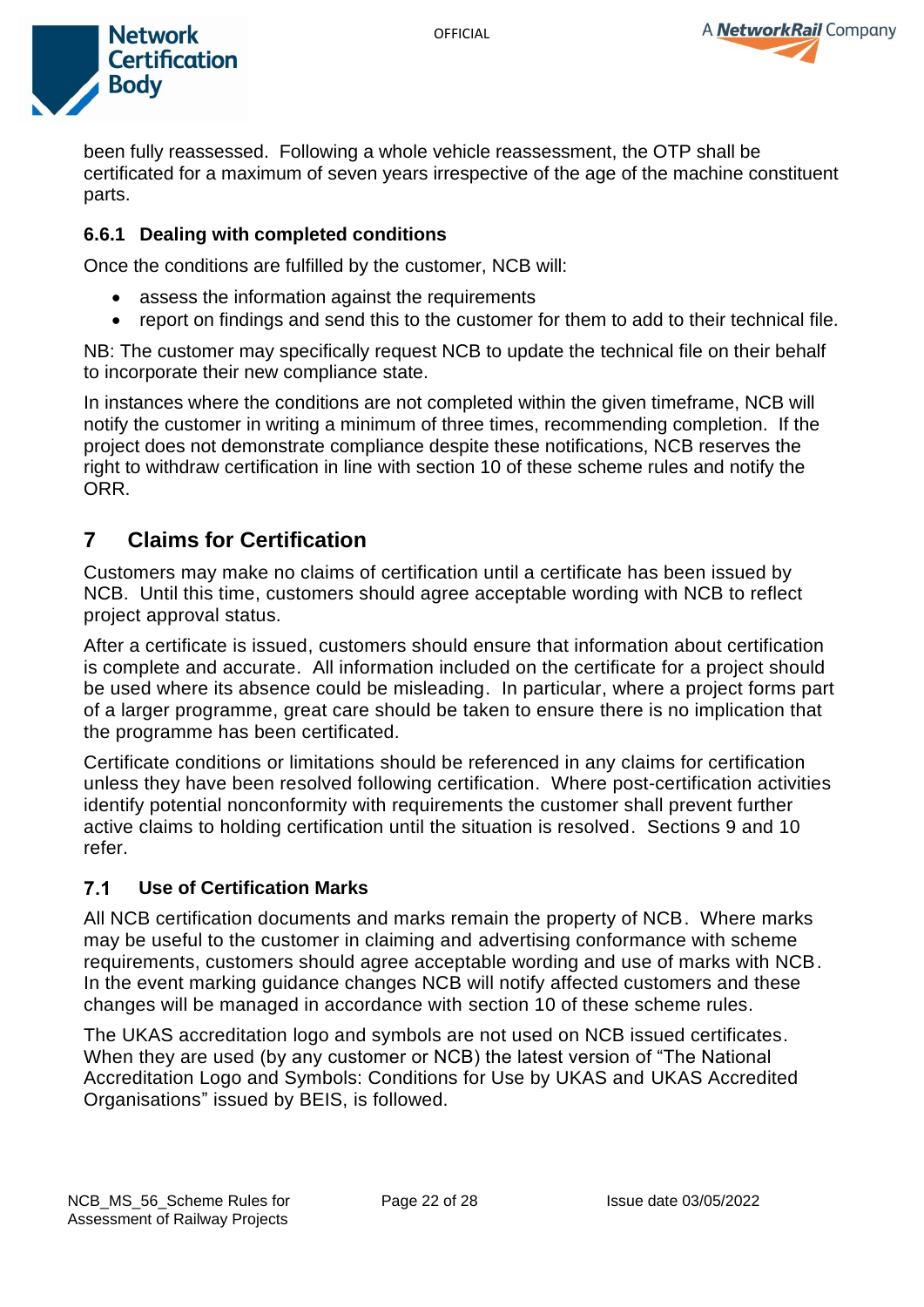



# <span id="page-22-0"></span>**8 Nonconformity, complaints and appeals**

#### <span id="page-22-1"></span> $8.1$ **Nonconformity**

Before any assessment, NCB provides the names of the assessment team to the customer with sufficient notice to appeal against appointment of any team member.

All technical queries or non-compliances notifications raised during assessment and evaluation (section 6) are managed using the nonconformity notification process. At on-site assessments, the team holds opening and closing meetings with the customer's representatives and includes any reports on current state of nonconformity with requirements.

Where a technical query is identified, NCB provides opportunity for the customer to question the nature and content of the technical query. For all technical queries forming part of the assessment report, NCB agrees with the customer a plan and timetable for responding to and resolving the technical query. This plan shall allow the customer takes all necessary steps to prevent provision of nonconforming product and, commensurate with the risks, notify significantly affected parties as soon as practicable.

If a non-conformity is not resolved within an agreed timetable (usually less than six months from the date it was raised), then:

- the audit process may be repeated and additional cost may be incurred for the customer
- if it affects confidence that an applicant satisfies requirements, the certification decision will normally be not to certify (section 7.3) or to withdraw/terminate certification (section 10).

#### <span id="page-22-2"></span> $8.2$ **Appeals**

Where a customer believes a nonconformity has been incorrectly raised, the behaviour of the assessment team was not appropriate, or a certification decision is incorrect they are encouraged to use NCB's appeals process. All NCB personnel will be able to provide further information on how to initiate an appeal. Where a customer wishes to raise a confidential appeal they may direct it to the NCB independent head of business development (HoSM) team using the [ncbenquiries@networkrail.co.uk](mailto:ncbenquiries@networkrail.co.uk) e-mail address or via the 'Contact us' page on NCB's web site [www.net-cert.co.uk.](http://www.net-cert.co.uk/)

All appeals are handled independently in accordance with NCB's management system up to and including access to NCB's Certification Advisory Committee and the NCB board. In the event an appeal remains unresolved, then NCB will direct a customer to the regulatory appeals process.

#### <span id="page-22-3"></span>8.3 **Complaints**

NCB maintains a customer complaint system related to the service provided and independent of the appeals process. All NCB personnel will be able to provide further information on how to initiate a complaint. Where a customer wishes to raise a complaint confidentially, they may direct it to the independent NCB HoSM team using the [ncbenquiries@networkrail.co.uk](mailto:ncbenquiries@networkrail.co.uk) e-mail address or via the 'Contact us' page on NCB's web site [www.net-cert.co.uk.](http://www.net-cert.co.uk/)

NCB\_MS\_56\_Scheme Rules for Assessment of Railway Projects Page 23 of 28 **Issue date 03/05/2022** All complaints are handled independently in accordance with NCB's management system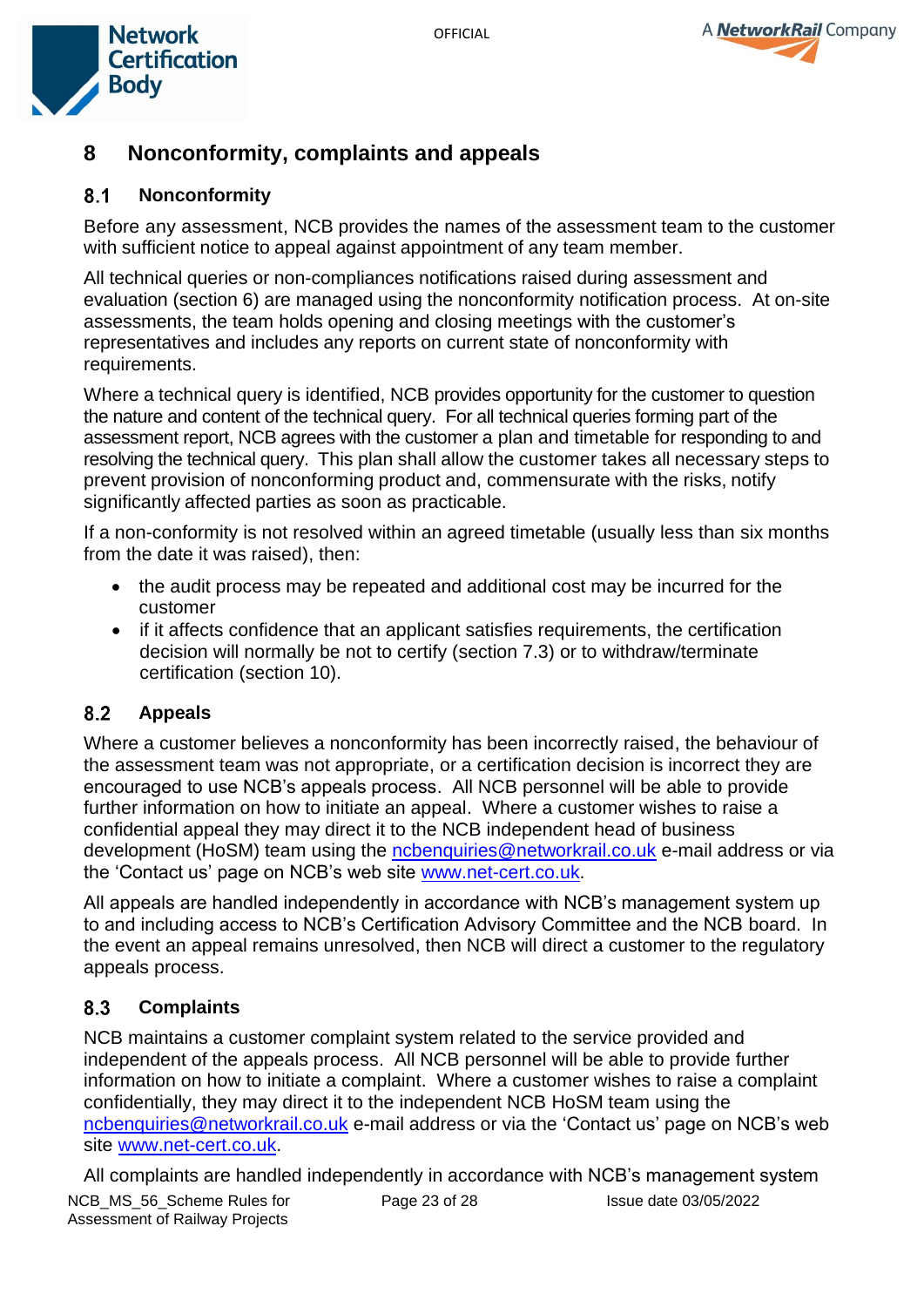



up to and including access to NCB's Certification Advisory Committee and the NCB board. In the event a complaint remains unresolved then customers may complain to UKAS, the accreditation body for this scheme; again, NCB personnel will be able to provide further information on how to do this.

Where NCB receives a complaint relating to a customer, project scope or requirements, we review the complaint to decide whether the complaint relates to NCB certification activities. If so, we acknowledge receipt of the complaint and investigate by gathering necessary information to enable a decision to be made independently on the complaint validity.

NCB will notify the complainant of the result of their complaint and of any follow up activity (subject to confidentiality requirements). In the event the complainant is not satisfied, NCB will advise them of routes to appeal or escalate the complaint and will manage or co-operate with subsequent stages.

In the event the complaint requires action with NCB's customer and/or a project then NCB will manage this process respecting any confidentiality requirements.

# <span id="page-23-0"></span>**9 Change Management**

#### <span id="page-23-1"></span> $9.1$ **Changes Affecting Certification**

NCB's certification is based around normative references (section 1). In the event requirements change, these scheme rules will be reviewed by NCB and, if necessary, updated. Similarly, in the event of changes to NCB processes referenced in these scheme rules or to scheme rules themselves, NCB reviews potential impact on existing customers and notifies affected customers at the time of the change. Any necessary transition arrangements are notified at the same time.

Transition arrangements may include new designs, modifications to existing designs, additional audits, extended audit surveillance, expiry of certification previously issued by NCB, etc.

In the event that existing customers are unwilling or unable to meet additional scheme requirements, including transition arrangements, then NCB will work with the customer to withdraw certification in accordance with section 10 of these rules. However, NCB reserves the right to recover any costs committed until the actual withdrawal or during the preparation for the transition.

#### <span id="page-23-2"></span> $9.2$ **Additions or Alterations**

Certified products shall not deviate from that approved by NCB from the time of assessment to certification and authorisation by the UK authority without NCB's prior consent. Where, after NCB assessment, part of a project requires a change before certification, that part of the project is subject to additional assessment and evaluation.

For a project manufactured in series or a group of identical items (e.g. plant), the customer shall include in the management system a process for identifying and immediately reporting any proposed additions or alterations to certified products.

Change types that may require re-certification include: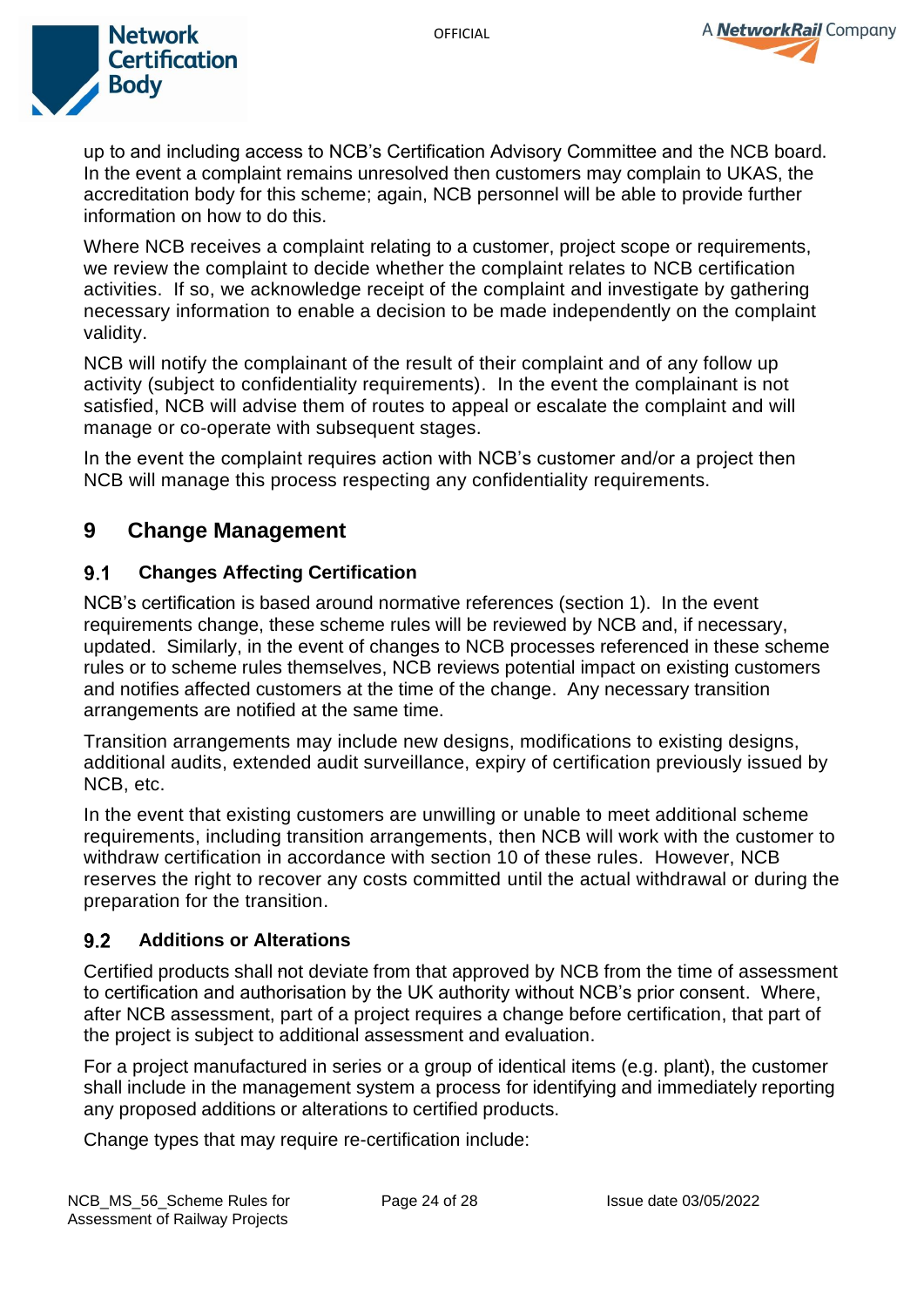



| <b>Change type</b>                      | <b>Description</b>                                                         |
|-----------------------------------------|----------------------------------------------------------------------------|
| Design                                  | Any change to design                                                       |
| <b>Material</b>                         | Any change to approved engineering material                                |
| Manufacturing method                    | Any change to approved manufacturing process                               |
| <b>Workflow arrangements</b>            | Major changes or deviations to approved safety procedures<br>and processes |
| New maintainers                         | Introduction of additional maintainers/suppliers                           |
| Personnel with safety<br>responsibility | Organisational changes to key personnel responsible for<br>Safety          |

Significant organisational change or a location change can impact some of the above variables, and so could be considered significant change in this context.

Failure to assess and implement appropriate measures in response to significant change may invalidate existing NCB certification. Such changes may be reviewed during surveillance activities.

# <span id="page-24-0"></span>**10 Termination, Reduction, Suspension or Withdrawal of Certification**

### <span id="page-24-1"></span>**10.1 Suspension of Approval**

Suspension of customer's approval may be:

- at customer's request
- due to identified nonconformity of major safety significance or complaint from external parties, or
- due to failure to comply with the contractual requirements in place, including terms & conditions related to payment.

### <span id="page-24-2"></span>**Implications of suspension**

When approval is suspended, NCB customers:

- may no longer claim to be approved by NCB
- may no longer accept orders in which approval is a condition of contract
- may no longer promote approval by NCB
- must notify any customer with whom they have contracts for which approval is a contractual requirement, that approval has been suspended.

### <span id="page-24-3"></span>**Failure to maintain your audited Management System**

If a major nonconformity is raised at a routine surveillance or a certificate renewal visit, customers will be required to implement all corrective actions necessary to bring the system back into conformity with the assessment standard to maintain MS acceptance.

NCB\_MS\_56\_Scheme Rules for Assessment of Railway Projects Page 25 of 28 Issue date 03/05/2022 The NCB assessor will discuss and agree arrangements and timescales for NCB to verify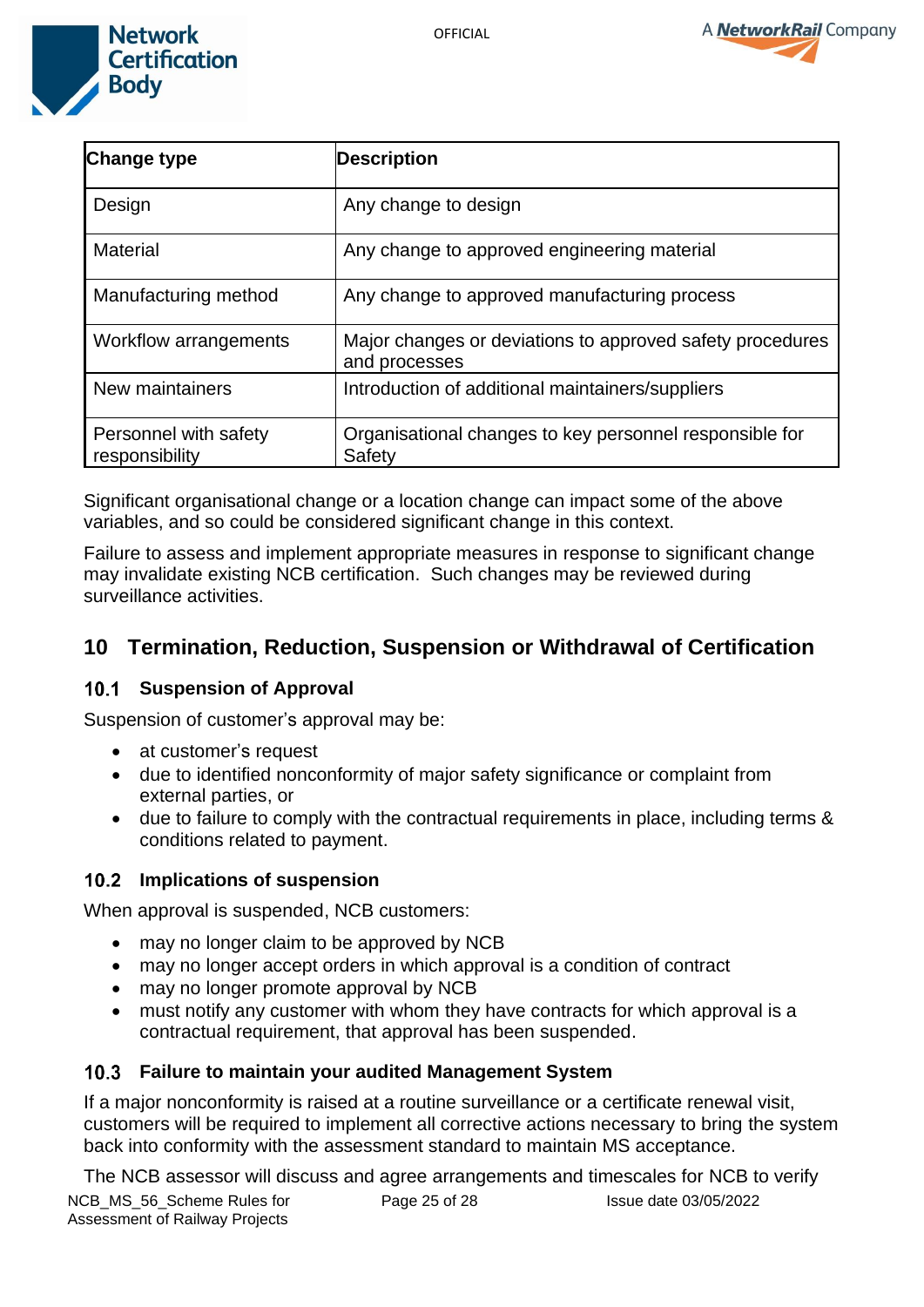



the corrective action that was taken. The method of follow up and timescales will depend on the nature and severity of the nonconformity.

In some cases, corrective actions will be verified by conducting a follow-up or special visit within three months of the major nonconformity being raised. If circumstances allow, it may be appropriate for the assessor to conduct a review of corrective action remotely without the need for a site visit. In extreme circumstances, such as the unlikely event that the entire management system has broken down (as evidenced by the raising of multiple major nonconformities), NCB may elect to suspend the customer's approval with immediate effect.

If the special visit (or other review) confirms that effective corrective action has been taken so that the major nonconformity can be downgraded or closed, NCB will confirm this in writing and the related approval will be resumed in line with the existing surveillance programme.

If the special visit (or other review) finds that customer has failed to take the corrective action required, approval will be suspended.

### <span id="page-25-0"></span>**10.4 Reduction of Scope**

Any identified nonconformity of major safety significance or complaint from external parties, or failure to comply with the contractual requirements in place, may result in a reduction of the existing certificate scope if not actioned to the satisfaction of NCB.

At any time, a customer may request the reduction of the existing scope (where applicable). NCB will review and authorise the request in writing, providing a new estimate for the issue of new documentation and any required assessment or administration work.

### <span id="page-25-1"></span>**10.5 Requests to Suspend Approval**

Such a request shall be submitted to NCB in writing, giving reasons for the request. If, after review and authorisation by NCB, such a request for suspension is granted, suspension will remain in force until:

- a request for reinstatement of approval is received and NCB has conducted a satisfactory special audit, or
- until the expiry of the related certificate when approval automatically ceases.

### <span id="page-25-2"></span>**10.5.1 Failure to Agree to a Scheduled Visit**

If NCB has been unable to agree to a scheduled visit taking place within a reasonable timescale, such that NCB has been denied the opportunity to verify the continued implementation and conformity of your approval / certificate will be suspended.

### <span id="page-25-3"></span>**10.5.2 Special Circumstances**

If continuing conformity cannot be demonstrated due to unusual circumstances (for example, a temporary lack of business or other "force majeure") a decision may be made to temporarily suspend any approval.

### <span id="page-25-4"></span>**10.5.3 Notification of Suspension**

In all cases, we will notify customers in writing that their approval has been suspended. This notification will include: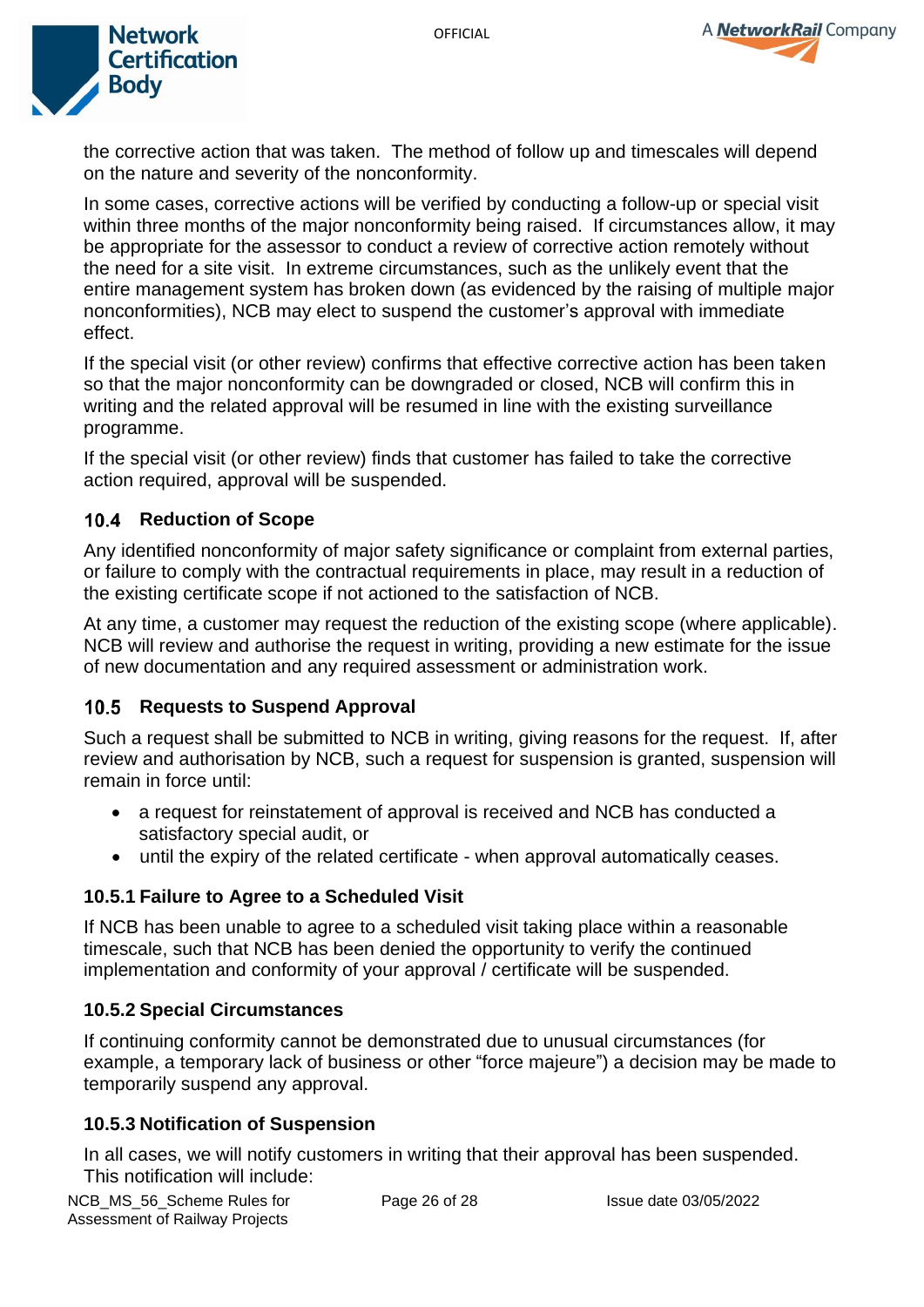A NetworkRail Company



- the timescale by which the customer must respond. (Note: for cases of failure to maintain the management system, or nonconformity of major safety significance or complaint from external parties, customers will be required to respond within 14 days from the date of notification)
- where appropriate, the duration of the suspension period. (Note: suspension normally remains in force until the satisfactory completion of a special visit, or the certificate expiry date)
- the implications of suspension.

# <span id="page-26-0"></span>**10.5.4 Response to Suspension**

If a customer's approval has been suspended because of failure to maintain the existing certification, the customer may:

- claim to have taken appropriate corrective action and request NCB to verify its effectiveness and then reinstate approval (for example, a special visit)
- invoke the NCB appeals process if it does not agree with NCB's justification for suspending approval
- decide to make no response or take no further action. If so, NCB will initiate the withdrawal process.

If a special visit is requested, this will only be undertaken if the timescale for the visit is acceptable to NCB (that is, normally within one month of the first special visit).

# <span id="page-26-1"></span>**Withdrawal of Approval - Request to Terminate Approval**

Approvals may be terminated upon request and may be withdrawn at any time in line with the "Termination" terms defined by the NCB agreement or NCB ways of working [\(here\)](https://net-cert.co.uk/ways-of-working).

# <span id="page-26-2"></span>**Termination by NCB**

NCB will terminate a contract and withdraw a certificate of approval if any of the following circumstances occur:

- Failure to respond to a suspension letter resulting from a failure to maintain an approved system or service.
- Customer's decision to opt for withdrawal of approval as an alternative to implementing corrective action.
- If we find corrective action not to be acceptable after a second special surveillance visit, or other contract reasons (for example, financial obligations).

In addition, in the event that NCB decides that amendment, suspension or withdrawal of certification is appropriate, if this is due to an immediate safety risk or customer's request, no notice will be given: otherwise NCB will give one month's notice in order to provide the customer with an opportunity to provide additional information for NCB's consideration, before taking the action determined.

# <span id="page-26-3"></span>**10.8 Notification of Withdrawal**

In all cases customers will be notified in writing by NCB that their approval has been (or will be) withdrawn, stating the date from which the withdrawal is (or becomes) effective.